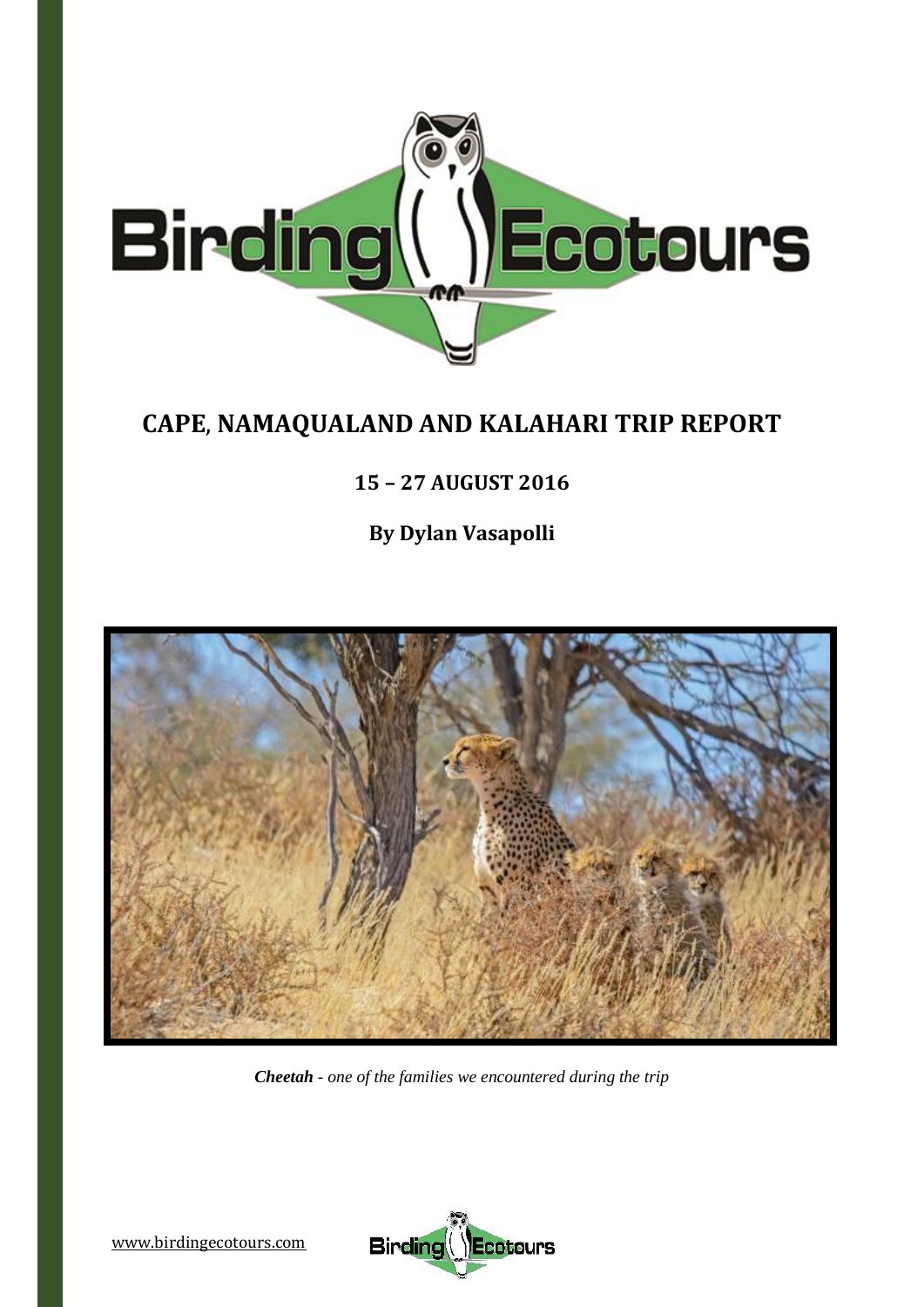# **Overview**

This tour is timed to take advantage of the great birding conditions in the Western Cape fynbos zone along with the annual displays of the Namaqualand flowers. With only two participants the tour was run as a private tour, tailored to their exact wants.

Beginning in the southern part of the Western Cape Province, we experienced many of the fynbos-endemic birds close to Cape Town before transferring to the Overberg farmland region filled with green fields and Blue Cranes. A visit to the southernmost tip of Africa completed our stay here, before we transferred north into the Namaqualand region. Sadly, the flowers were not at their peak yet, due to a lack of rain throughout the area; however, good birding compensated for this. Transferring to neighboring Bushmanland, we enjoyed further excellent birding with almost all of our target species being found. The mighty Augrabies Falls put on a great show for us, and transferring to our northernmost point, the Kgalagadi Transfrontier Park, was a grand success, filled with many great cat sightings along with excellent birding. Following a long drive to Kimberly, we made the most of our last days with some localized birds and many highly-prized mammals, including black-footed cat, aardwolf, and aardvark, before the tour ended.

#### **Itinerary**

| <b>Date</b>    | <b>Location</b>               | Overnight                            |
|----------------|-------------------------------|--------------------------------------|
| 15 August 2016 | Rooiels, Overberg             | Potberg                              |
| 16 August 2016 | Overberg                      | Potberg                              |
| 17 August 2016 | Overberg, Ceres, Clanwilliam  | Clanwilliam                          |
| 18 August 2016 | Kamieskroon                   | Springbok                            |
| 19 August 2016 | Port Nolloth, Springbok       | Springbok                            |
| 20 August 2016 | Springbok, Aggeneys, Pofadder | Pofadder                             |
| 21 August 2016 | Pofadder, Augrabies Falls NP  | <b>Augrabies Falls National Park</b> |
| 22 August 2016 | Augrabies Falls NP, Askham    | Kgalagadi Lodge                      |
| 23 August 2016 | Kgalagadi Transfrontier Park  | Kgalagadi Lodge                      |
| 24 August 2016 | Kgalagadi Transfrontier Park  | Kgalagadi Lodge                      |
| 25 August 2016 | Askham, Kimberley             | Kimberley                            |
| 26 August 2016 | Kimberley                     | Kimberly                             |
| 27 August 2016 | Kimberley                     |                                      |

# **Day 1, August 15. Cape Town to the Overberg**

Just after breakfast I met with Pat and Ginger, and we immediately set off toward Rooi-Els, where we would spend the morning. We started off well, recording our first **Cape Sugarbird** and **Orange-breasted** and **Southern Double-collared Sunbirds**, along with **Cape Bunting**, **Karoo Prinia**, and **Grey-backed Cisticola**. As we continued on our walk along the mountain path we picked up a few **Cape Rockjumpers** and later saw that they were ferrying food into a nesting site; we were enjoying some great views as the birds went about their business. We also managed to pick up both **Cape** and **Sentinel Rock Thrushes**, along with **Cape Grassbird** and **Yellow Bishop**, before a small group of **Cape Siskins** flew by, perching briefly atop the nearby rocks. The area seemed to be invaded by siskins; we had good numbers constantly moving through, although none of them showed for long periods. We then picked up a calling **Victorin's Warbler**, although it was calling from way up the slope

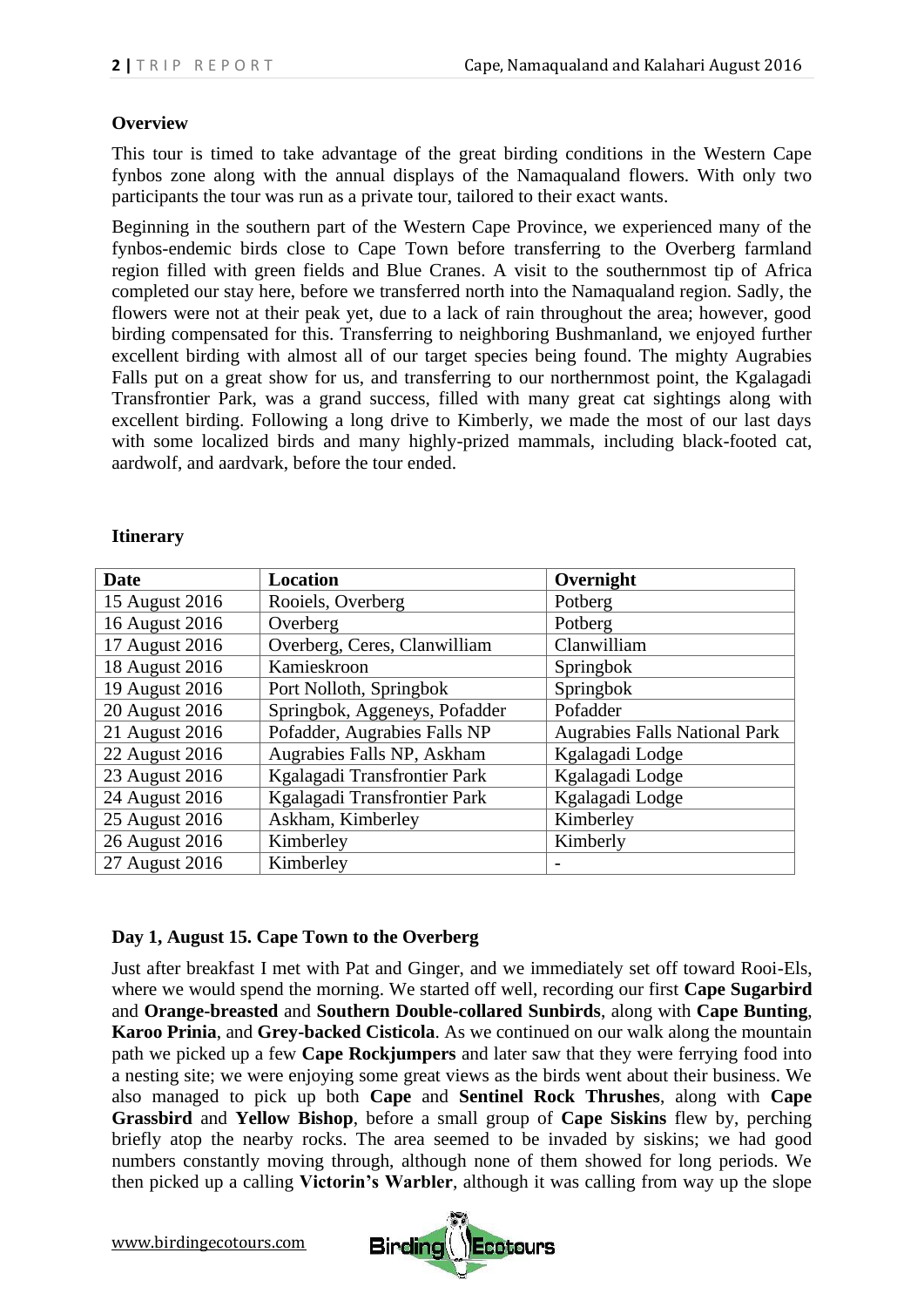and we couldn't get any closer. A small group of the vivid **Ground Woodpeckers** obliged just as we returned to the car. We headed off to the nearby Stony Point penguin colony and enjoyed close-ups with their famous residents, **African Penguins**. **Bank**, **Cape**, **Crowned**, and **White-breasted Cormorants** showed off too, along with good numbers of **Whitechinned Petrels** together with a few **Cape Gannets** offshore. A **Hamerkop** flying over the shoreline was an odd sight. The nearby Harold Porter National Botanical Garden was next on the list, and after a good lunch we set off on a brief walk around the garden. We enjoyed the likes of **Bar-throated Apalis**, **Speckled Mousebird**, **Cape Batis**, **Brimstone Canary**, **Yellow Bishop**, **Olive Thrush**, **Jackal Buzzard**, **Cape Spurfowl**, and a small group of confiding **Swee Waxbills** before having to transfer onwards to the Overberg region. We enjoyed a large group of **Blue Cranes** next to the highway, although we sadly couldn't stop, before arriving on the outskirts of Bredasdorp, from where we birded our way to our overnight accommodation.

Travel initially was slow, with many birds halting us on our way. We ran into our first **Southern Red Bishops**, followed by **Large-billed** and **Red-capped Larks**, **Yellow**, **Whitethroated**, and **Cape Canaries**, and **Levaillant's Cisticola**. We pulled over for our first proper views of **Blue Cranes** – a group right next to the road, and scanning some odd 'geese' in a nearby field revealed a small group of four **Denham's Bustards**. Albeit a bit distant, we enjoyed good looks at this prized species. Just slightly further along we ran into our first **Capped Wheatear**, and, as soon as we stopped, heard the characteristic call of **Agulhas Long-billed Lark**. After a bit of a wait I picked up the bird walking through a very grassy section of the field. The bird soon disappeared but suddenly reappeared in the middle of the road, right next to us! We had crippling views until a car came screaming along and sent the bird back into the field. We had barely left when an Egyptian mongoose came bounding across the road and moved off into the long grass. Many yellow mongooses were also seen as we continued on our way. Some of the last species encountered before arriving at our overnight accommodation were **Cape Longclaw**, **African Stonechat**, **Pied Starling**, and **Black-winged Stilt**. A fish dinner rounded off an excellent first day.



*Cape Rockjumper – one of the highlights from the first day*

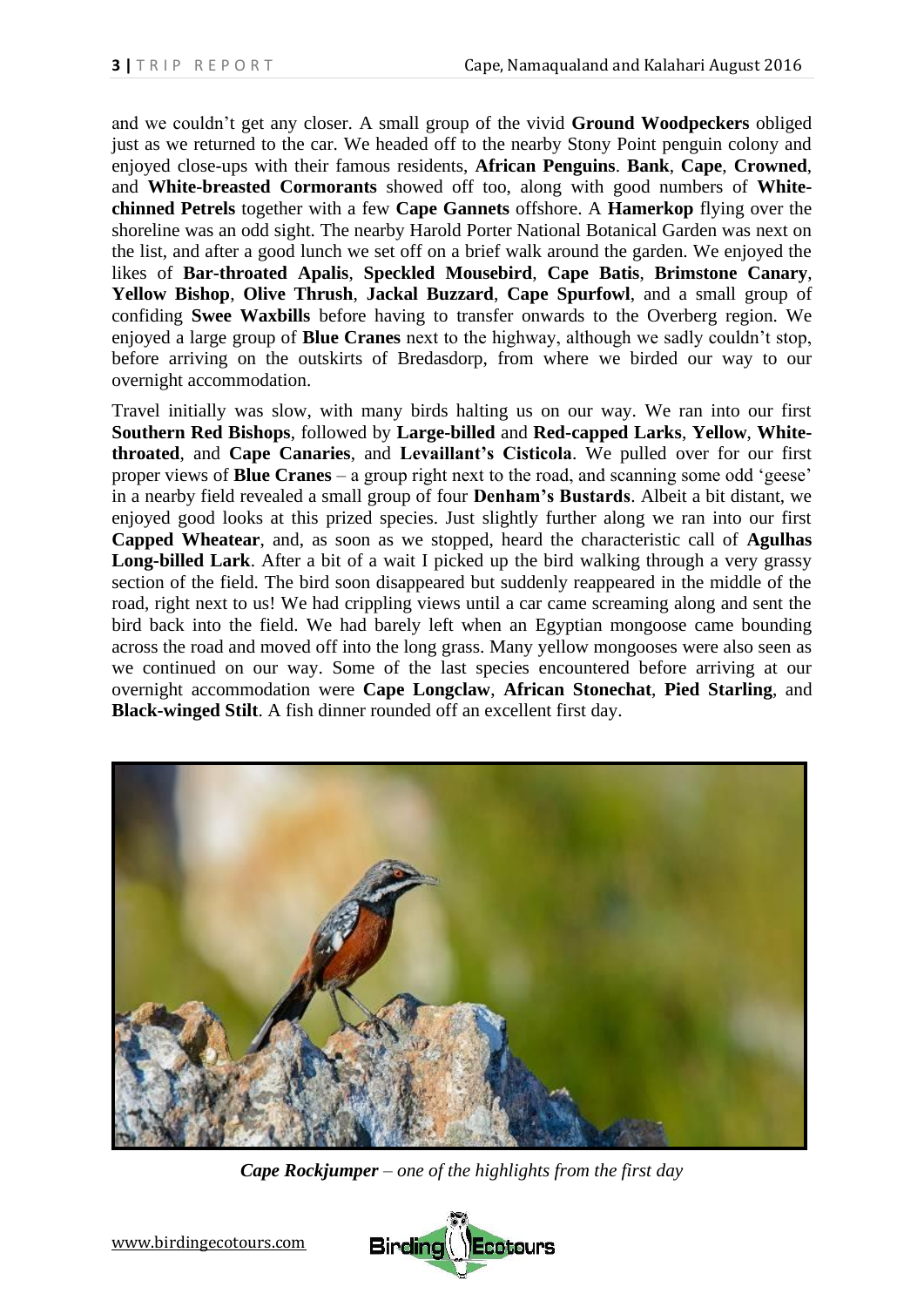# **Day 2, August 16. The Overberg**

Following a good breakfast we set off for the nearby De Hoop Nature Reserve. On the way we ran into **African Spoonbill**, **Cape Shoveler**, **Cape Teal**, **African Marsh Harrier**, **Bokmakierie**, **Yellow Canary**, **Rock Martin**, **Fork-tailed Drongo**, and our first of many **Blue Cranes** for the day. Grey rhebok and steenbok were highlights on the mammal side. After checking into the reserve we ran into **Grey-winged Francolin** perched right next to the road and enjoyed great views of the bird as it sat tight on the road verge. A rising whistle revealed the presence of a **Cape Clapper Lark**, and in no time we were enjoying great views of an individual perched on an *Erica* plant right next to us. We were fully able to enjoy the fine markings and details on the feathers of this species before it headed back into the fynbos. A **Spotted Thick-knee** perched next to the road, along with **Common Ostrich**, and bontebok and common eland were other notable sightings before we arrived at the camp area. Here we set off on a walk, targeting Knysna Woodpecker and **Southern Tchagra**. The tchagra wasn't hard to find, and we enjoyed some great views of a bird completely in the open, with a tame **Southern Boubou** hopping around next to it for comparison's sake. The woodpecker proved a bit trickier to find, and with a strong wind blowing and very infrequent calling it took us a while to pin the bird down. All of a sudden, though, I noticed a lovely male **Knysna Woodpecker** in a patch of sun, but it took a short flight. We rounded a bush and enjoyed some close-up views of a pair of them before they again took flight. We tried to find them again, although the closest we got was a bird that called from seemingly right next to us.

Content with our sightings we headed back to the car for a brief snack before transferring to Cape Agulhas, the southernmost tip of Africa. A quick scan from here revealed **Greater Crested Tern** and more **White-chinned Petrels** offshore. After a good lunch in Struisbaai we headed for the nearby De Mond Nature Reserve. On the way to the reserve we enjoyed many birds, from the likes of fly-by **Black Sparrowhawk** through to a lovely male **Southern Black Korhaan** and a pan littered with **Kittlitz's Plovers**, **Little Stints**, and **Curlew Sandpipers**. Arriving at the reserve we headed down to the lagoon and found that the tide was in. Many **African Oystercatchers** littered the sandbar, along with a group of **Greater Crested** and **Caspian Terns** and **Greater Flamingos**, and other shorebirds present included **Grey Plover**, **Common Greenshank**, and **Common Ringed** and **White-fronted Plovers**. A quick search upstream produced **Common Sandpiper**, and while leaving we walked into a **Spotted Eagle-Owl** perched in one of the large bushes, catching some of the last warm sun rays. Leaving the reserve we had a spectacular sighting of two adult **Black Harriers**, along with running into a beautiful male **Malachite Sunbird**. We arrived back at our lodgings just before sunset after another good day.

# **Day 3, August 17. The Overberg to Clanwilliam**

We had a long day of travel ahead, transferring to Clanwilliam, and, having found all of the key species occurring around the Overberg, we departed after breakfast for Swellendam. We made a few stops on the route as the birding was good, and highlights included **Cape Clapper**, **Agulhas Long-billed**, and **Large-billed Larks**, many **Blue Cranes**, **Denham's Bustard**, a covey of **Grey-winged Francolins**, and our first **Karoo Scrub Robins**. After heading through Swellendam we veered through the mountains heading to Ceres, with the weather continuously changing – from overcast to thick mist, rain, and sun. We immediately headed up to Gydo Pass, where we began our search for Protea Canary. We worked a number of the viewpoints and had perfect conditions – overcast, but no wind, and a hive of bird activity, but we just couldn't get the Protea Canary. We had excellent views of many **Cape Canaries**, **Cape Siskins**, **Malachite** and **Southern Double-collared Sunbirds**, and **Cape** 

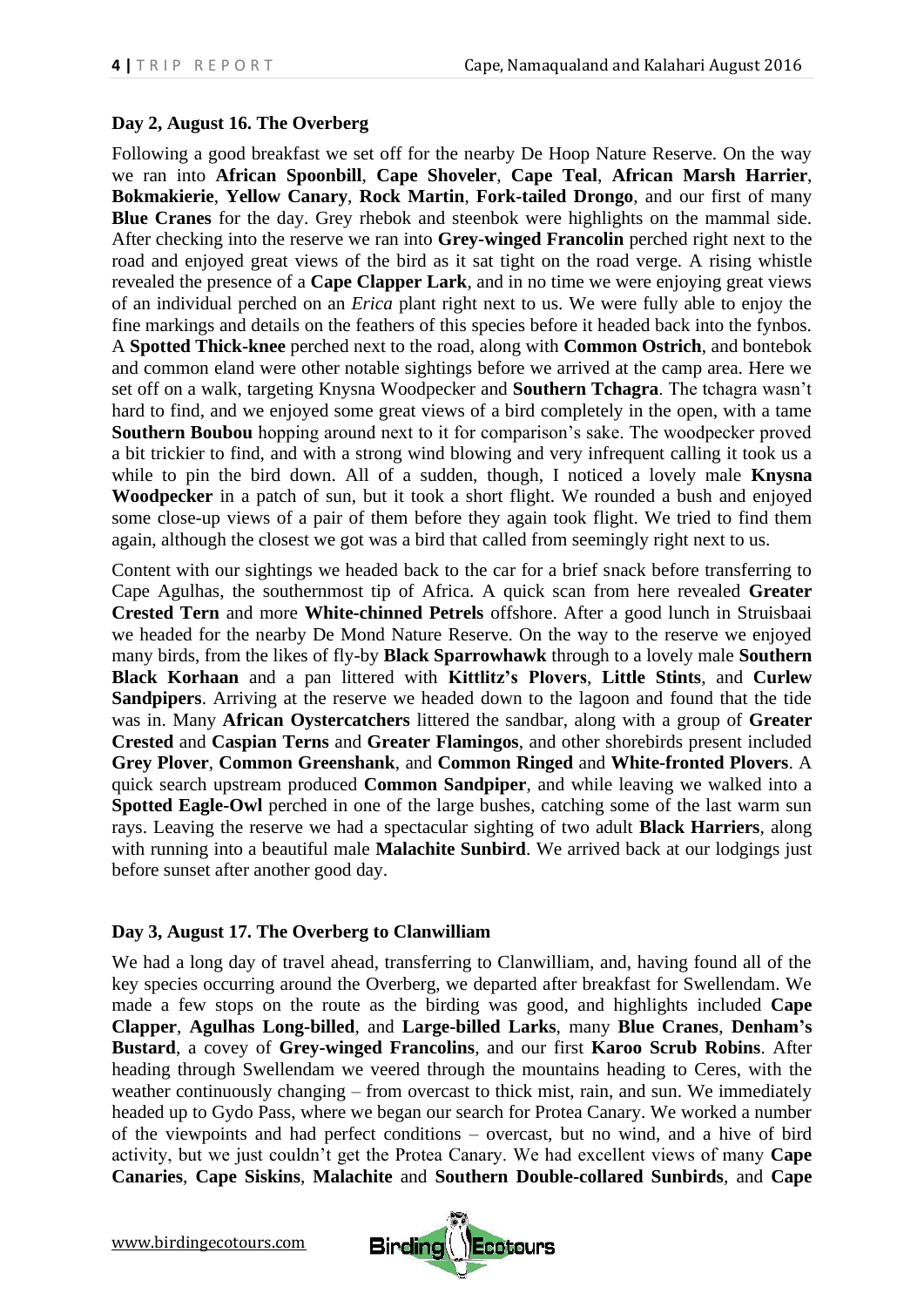**Sugarbirds**. Just as we arrived at the last point we planned to search, a light drizzle started falling, but we proceeded to try. Just as we were about to give up, another scan of the line of proteas revealed a small but chunky grey bird perched on top – a lovely **Protea Canary**. I had a slight scare as the bird disappeared before the clients could get onto it, but we managed to find it again much closer to us and enjoyed some good views. We had lunch in Ceres and then made the last stretch to Clanwilliam, arriving in the mid afternoon. After checking into our quaint accommodations we headed to the Kransvlei Poort, where we spent the remainder of the afternoon. En route wee enjoyed a lovely field of flowers. Sadly, we had a stiff wind blowing, which made the birding difficult, but we enjoyed the likes of **Yellow-billed Kite**, **Little Rush Warbler**, **Fairy Flycatcher**, **Long-billed Crombec**, **Streaky-headed Seedeater**, **Red-faced Mousebird**, and a calling **Layard's Warbler**. As the sun set we called it a day and headed back to town.



*Good looks were had of Cape Clapper Lark.*

# **Day 4, August 18. Clanwilliam to Springbok**

Although we had broken up the normal, long drive from Cape Town to Springbok, we still had a fair bit of ground to cover today, and we only did a relatively short birding walk this morning. Birding activity was quite slow, but we enjoyed both **White-backed** and **Red-faced Mousebirds** and **Common Waxbill** along with a large family of **Southern Fiscals**, the parents busily attending to their large young. Following breakfast we picked up some supplies from the local supermarket for lunch and were on our way to Kamieskroon. A lovely **Black Harrier** was the only noteworthy sighting en route. We arrived in good time, headed off on some back roads, and started with a skittish group of meerkats, followed by lunch. We made regular breaks during the lunch for the likes of **Layard's Warbler**, **Grey Tit**, **Karoo Lark**, **Bokmakierie**, and a persistent **Cape Clapper Lark** that kept on displaying just out of our sight. Although we had seen this species already, we were quite intent on getting views of the west coast *apiata* subspecies as well. We enjoyed some fields of flowers between the birding as we continued. A magnificent pair of **Verreaux's Eagles** played along the rocky

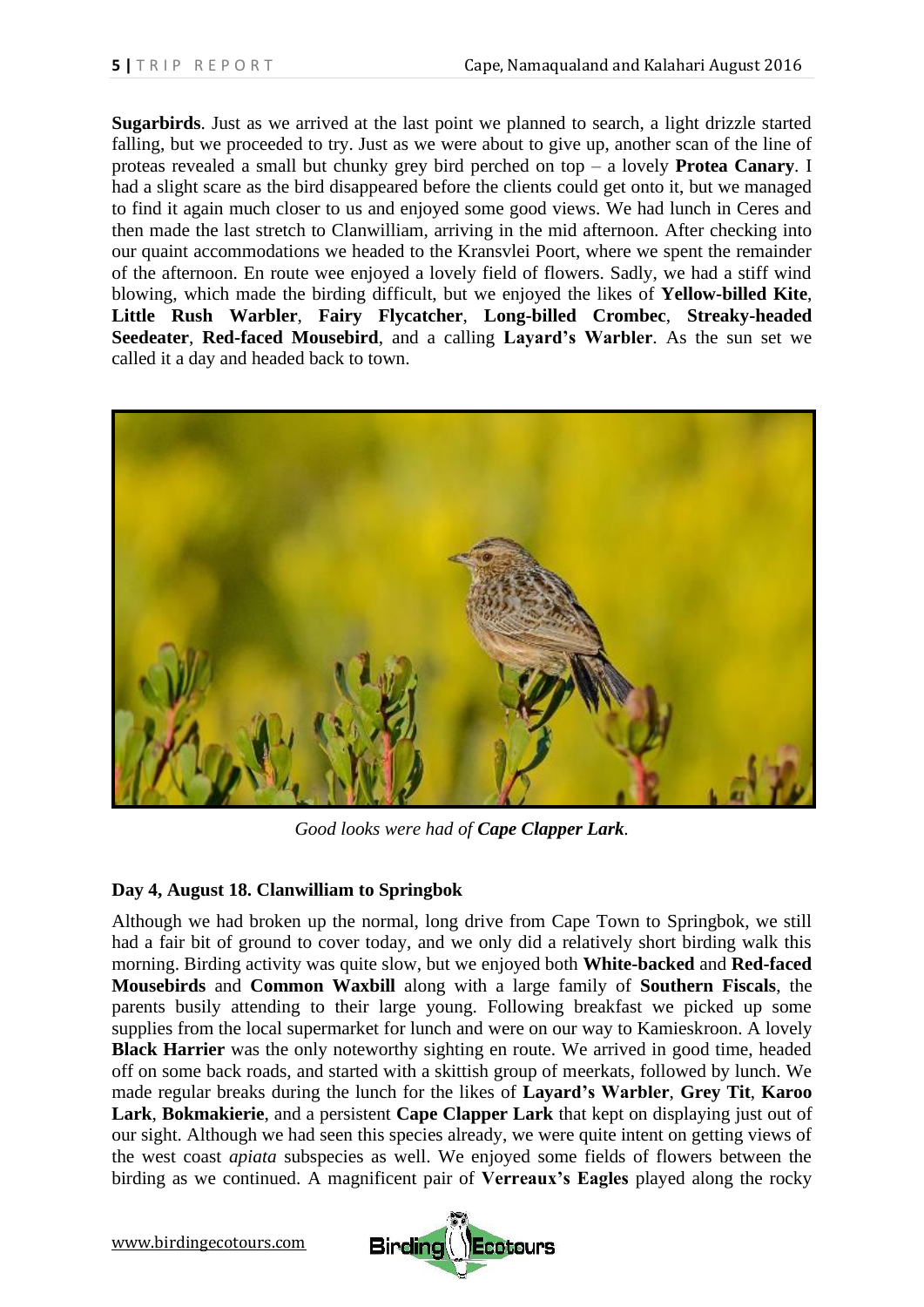ridges, an **Acacia Pied Barbet** peeked precariously out of its nesting hole, and a **Mountain Wheatear** perched atop a large boulder. We had to turn around all too quickly and birded some of the roads just north of Kamieskroon for a bit. We had some excellent birding; our first attempt for **Cinnamon-breasted Warbler** produced the goods, and we had good views for a brief period of time, until the bird perched atop some large boulders with the sun directly behind it. Other good birds seen included **Karoo Chat**, **Rufous-eared Warbler**, **Malachite Sunbird**, **Capped Wheatear**, and a group of the *leucolaema* subspecies of **Blackheaded Canary**. We arrived at the excellent Naries Namakwa Retreat shortly after the sun had set.

#### **Day 5, August 19. Port Nolloth and Springbok birding**

After having our packed breakfast early in the morning we hit the road for Port Nolloth. A 'stop and go' stop on the way produced our first **Karoo Eremomela**, although the bird stayed a bit distant, and as we neared Port Nolloth a large group of **Ludwig's Bustards**, numbering eight individuals, flushed from the roadside. We worked our way along the beachfront before moving north to target the Port Nolloth special – Barlow's Lark. We enjoyed a group of **Greater Flamingos** feeding in the surf, along with **Little Egret**, **Cape** and **Crowned Cormorants**, **African Oystercatche**r, and a lone **Grey-headed Gull** mixed in with numbers of **Hartlaub's Gulls**. Transferring into the coastal vegetation, we immediately began our search. We found a few different **Barlow's Larks**, but all remained rather distant; however, after a bit of patience we were rewarded with some good views. Birding was excellent, and we also enjoyed great views of **Cape Penduline Tit**, **Tractrac Chat**, **Cape Long-billed Lark**, **Grey Tit**, **Lanner Falcon**, **Greater Kestrel**, **Pale Chanting Goshawk**, **Blackchested Snake Eagle**, and another fly-over of **Ludwig's Bustard**. Brants's whistling rat showed well on the mammal side.

We headed back toward Springbok and checked into the Goegap Nature Reserve, where we spent the afternoon. Following a good lunch in the reserve we birded the surrounding rocky slopes and were rewarded with crippling views of a very calm **Cinnamon-breasted Warbler** that hung around for over ten minutes and simply went about its business. A male **Dusky Sunbird** also proved a highlight along with a pale-breasted **Jackal Buzzard**. We headed onto the circular drive, but, sadly, late rains had meant that the flowers were yet to be in bloom. However, we enjoyed the wealth of succulents present, along with a number of mammals, including gemsbok, springbok, Cape mountain zebra, and South African ground squirrels. Birding, on the other hand, was relatively slow, but we did enjoy **Ant-eating Chat**, **Karoo Scrub Robin**, **Verreaux's Eagle**, and eventually our main target, a lively group of **Karoo Eremomelas**. We had stopped to view a few Cape mountain zebras when we picked up on the soft calls of this species, and after a bit of running around we had excellent views as the birds passed by incredibly close to us, presenting far better views than this morning. Following our afternoon drive we arrived back at Naries with a bit of daylight left, and Ginger and I set off on a walk. We enjoyed some good birding with exceptional views of a **Cape Clapper Lark** (displaying and perched), along with **Karoo Lark**, **Karoo Thrush**, **Yellow Canary**, and a few unexpected **Southern Black Korhaans**, which showed well, until the sun set and we returned back for a cozy dinner.

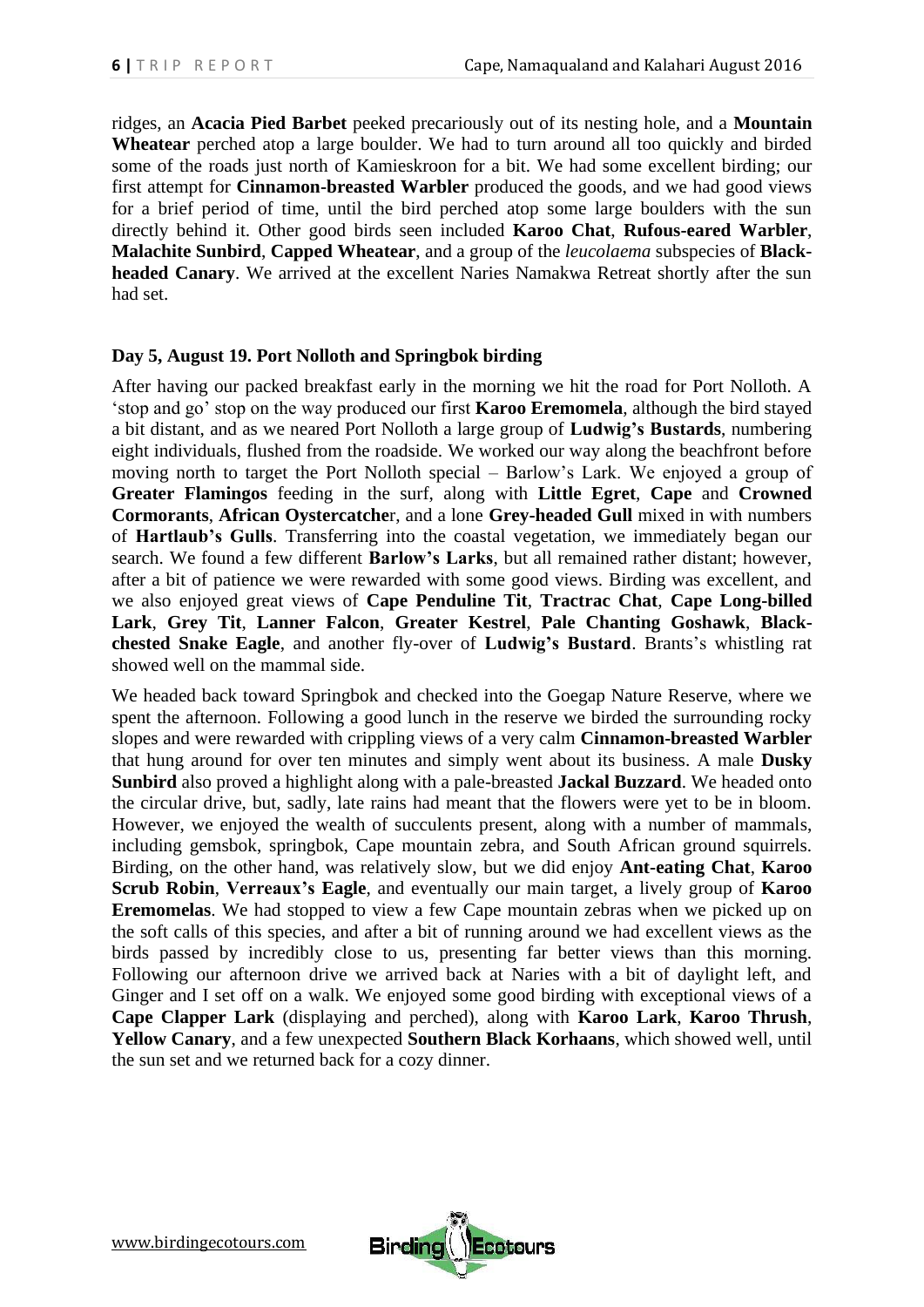

*Karoo Eremomela is one of the main targets for the Namaqua region.*

# **Day 6, August 20. Springbok to Pofadder**

We began the day with a brief walk around the grounds before breakfast. The birding was good, and we barely made any ground before having to return. We enjoyed excellent views of **Karoo Lark**, **Cape Clapper Lark**, **Karoo Thrush**, **Karoo Scrub Robin**, **Cape Weaver**, **Yellow Bishop**, **Pale-winged Starling**, **Long-billed Crombec**, and **Malachite Sunbird**. After breakfast we collected a few supplies in town before setting off toward Pofadder via the back roads. Our first birding stop was near Aggenys, where we would search for the first of the proper Bushmanland specials – **Red Lark**. Activity was a bit slow, but some persistence paid off as we initially started with some distant views of a displaying bird and eventually bumped into a bird feeding right next to the road, affording some good views as it scampered between bushes. **Grey-backed Sparrow-Larks** were present in large numbers, and following up on a brief call revealed a small group of **Stark's Larks** that showed well, but only briefly before moving off. As we settled down for lunch a nearby water source produced a regular flow of birds, including **Red-headed Finch**, **Scaly-feathered Weaver**, **Mountain Wheatear**, **Lark-like Bunting**, **Fawn-colored Lark**, and our first **Sociable Weavers**.

We continued on our way to Pofadder with regular stops for species including **Karoo Longbilled**, **Sabota**, and **Spike-heeled Larks**, **Pale-winged Starling**, **Sickle-winged** and **Karoo Chats**, a pair of **Namaqua Sandgrouse**, **White-backed Mousebird**, and **Pale Chanting Goshawk**. We made a detour toward a new site for Sclater's Lark, as a few of their other localities had failed to produce them on a recent trip. The main way to see this highly nomadic species is to wait at a water trough in suitable habitat for the birds to come and drink – which they do regularly throughout the day. After arriving we were immediately rewarded with a pair of **Sclater's Lark**; however, they didn't hang around long and seemed to vanish into thin air. We waited a little while longer at the water trough, and a further individual came in, but again didn't stay around for any length of time. We tried birding some of the surrounding scrub and heard a group of them flying by, but, try as we might, we just couldn't lay eyes on them. All too soon we had to call it quits here and continue on our last leg to

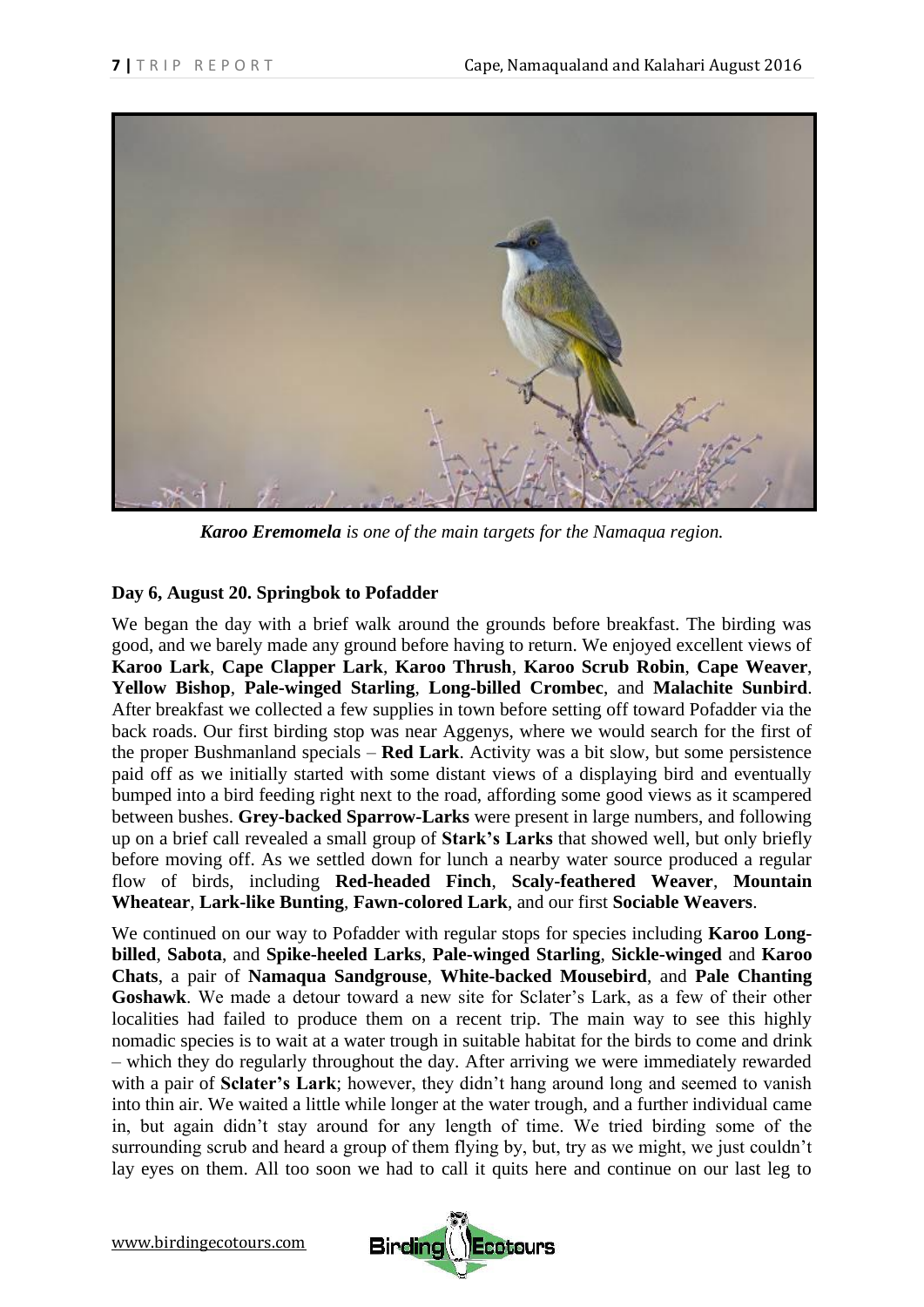Pofadder. The late afternoon was pretty quiet, but we managed to add **Northern Black Korhaan** along with bat-eared fox, klipspringer, steenbok, and another group of skittish meerkats before we got to town.

# **Day 7, August 21. Pofadder to Augrabies**

Having done quite well with the majority of the 'Bushmanland/Karoo' specials yesterday, we set out to try and track down the last few remaining species possible. We started off well with **African Red-eyed Bulbul** and a pair of **Karoo Korhaans** that showed brilliantly. Following this, the bird activity dropped down remarkably, and we had a largely quiet morning with lots of hard work producing not very much. **Yellow-bellied Eremomela**, **Rufous-eared Warbler**, **Chat Flycatcher**, **Sociable Weaver**, and **Acacia Pied Barbet** were the most notable sightings before we turned around and made our way over to the nearby Augrabies Falls National Park. We managed to get excellent looks at the highly-desired **Pygmy Falcon** en route. After arriving we sat down for lunch and, following this, set off to explore the falls area. It was a lovely day, and in between marveling at the falls we enjoyed the likes of **Black Stork**, **Peregrine Falcon**, **Alpine Swift**, **African Reed Warbler**, **Orange River White-eye**, and **African Fish Eagle**. Following a bit of R&R, we headed out on a late afternoon game drive. The breezy conditions made the going tough, but we managed to eke out **Crested Barbet**, **Little Swift**, **Goliath Heron**, **African Dater**, and a lovely adult **Verreaux's Eagle** on its nest, feeding a chick. We also managed to get a few mammals, including chacma baboon, vervet monkey, klipspringer, springbok, and rock hyrax.



*The charismatic Pygmy Falcon was a highlight during the day.*

# **Day 8, August 22. Augrabies Falls to the Kgalagadi**

We began the morning with a quick breakfast, followed by a morning birding session around the camp area. Sadly, the wind was blowing quite strongly, which always makes birding a bit more difficult, but despite this we enjoyed a good morning. A **Giant Kingfisher** flew

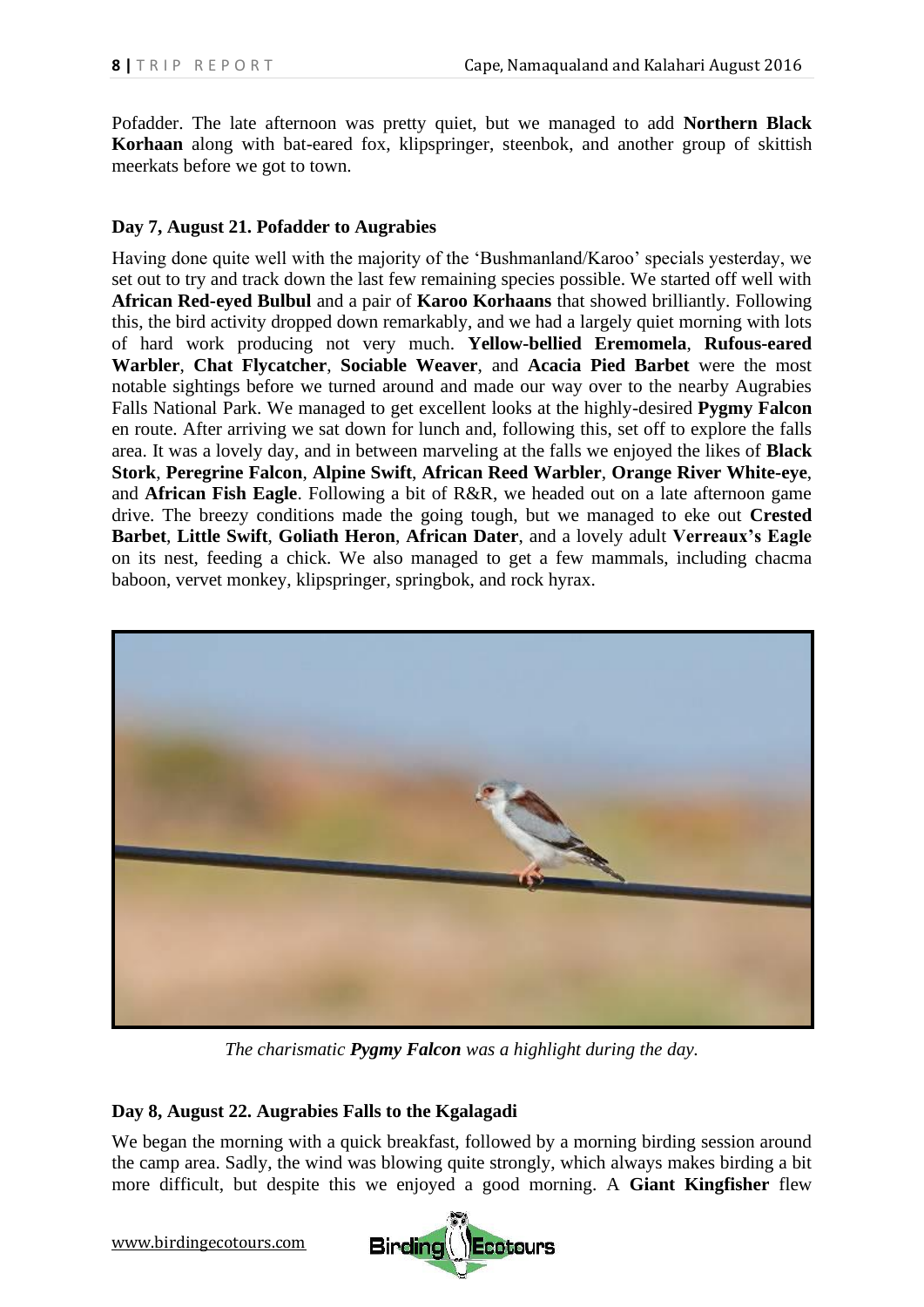overhead, calling loudly, while many **Namaqua Warblers** tormented us for some time as, try as we might, we just couldn't see the birds in the stiff wind. Eventually, as we had practically given up on seeing them, an individual popped up just in front us and gave us some great (and greatly relieving) views! In the process of trying to get views of the warblers we enjoyed comparative looks at **Cape** and **African Pied Wagtails**, along with feeding groups of **Common Waxbills**, **Familiar Chat**, **White-throated Canary**, **Southern Grey-headed Sparrow**, **African Hoopoe**, and **White-throated Swallow** over the open lawns. The *Acacia* patches held a number of great birds, including **Pririt Batis**, **Brubru**, **Crested** and **Acacia Pied Barbets**, **Swallow-tailed Bee-eater**, **White-backed Mousebird**, **Dusky Sunbird**, and **Common Scimitarbill**, among others. Before long, though, we had to begin the long trip northwards to the base of the Kgalagadi Transfrontier Park, where we would be staying just outside the park. Following a good lunch in Upington we made steady progress and started with some birding around Askham. The birding was good, and we enjoyed numbers of **Greybacked Sparrow-Larks** together with nesting **White-backed Vultures**, **Lilac-breasted Roller**, **Swallow-tailed Bee-eater**, **Red-billed Buffalo Weaver**, **Fork-tailed Drongo**, **Common Scimitarbill**, **African Grey Hornbill**, and **Cape Starling.**

We transferred to the nearby Kgalagadi Lodge, where we would be based for the next few days, and the clients opted for an easy, relaxing afternoon. Late in the afternoon Ginger and I went out for a walk around the property and got acquainted with some of the Kgalagadi birds. **Black-throated Canaries**, **Scaly-feathered Weavers**, and **Red-headed Finches** flitted between bushes, while noisy **Black-chested Prinias** danced around in the rank growth. A colony of **White-browed Sparrow-Weavers** fed on the ground below their nests before a **Kalahari Scrub Robin** started calling from the tree tops, which seemed to spur on a lively **Chestnut-vented Warbler** from the same tree, and a group of **Namaqua Doves** flew by at the end of the walk. As we headed for dinner we had a lovely show from a **Western Barn Owl** flying around us, calling loudly, before it headed off into the night.

# **Day 9, August 23. Kgalagadi Transfrontier Park**

Following a quick breakfast we entered the famous Kgalagadi Transfrontier Park with tons of excitement. Today we would work our way up towards Nossob before returning for a quick 'early dinner' at the lodge and having a sunset/night drive out of Twee Rivieren. The day was largely excellent, with good numbers of sought-after birds, plenty of raptors, and our fair share of brilliant mammal sightings. **Namaqua** and **Burchell's Sandgrouse** treated us to a great showing at a few of the waterholes, and we watched a **Gabar Goshawk** attempt to take out a **Laughing Dove**, admittedly, fairly half-heartedly. Raptors were well represented, and we enjoyed **Bateleur**, **Tawny** and **Martial Eagles**, **Pale Chanting Goshawk**, **Rock Kestrel**, and **Lanner Falcon**. After some effort we eventually managed to locate some **Kori Bustards**  seeking respite from the relentless sun under the shade of some large camelthorn trees.

The 'smaller' birds were also well represented, and during the course of the day we observed the likes of **Swallow-tailed Bee-eater**, **African Hoopoe**, the striking **Crimson-breasted Shrike**, **Ashy Tit**, **Long-billed Crombec**, **Desert Cisticola**, **Chestnut-vented Warbler**, both **Karoo** and **Kalahari Scrub Robins**, **Marico Flycatcher**, **Red-billed Quelea**, and **African Pipit**. On the mammal side we enjoyed a spectacular day for cheetah, encountering at least two different families. We started off with a mother with three cubs standing sentinel atop one of the dunes, followed by a mother with four cubs moving through some woodland. We ran into another mother with three cubs later in the day, not too far from our first sighting of them, and so suspect they were the same family. We were also treated to two lions lazing about in the dry riverbed. A black-backed jackal ran across the road and, stopping alongside

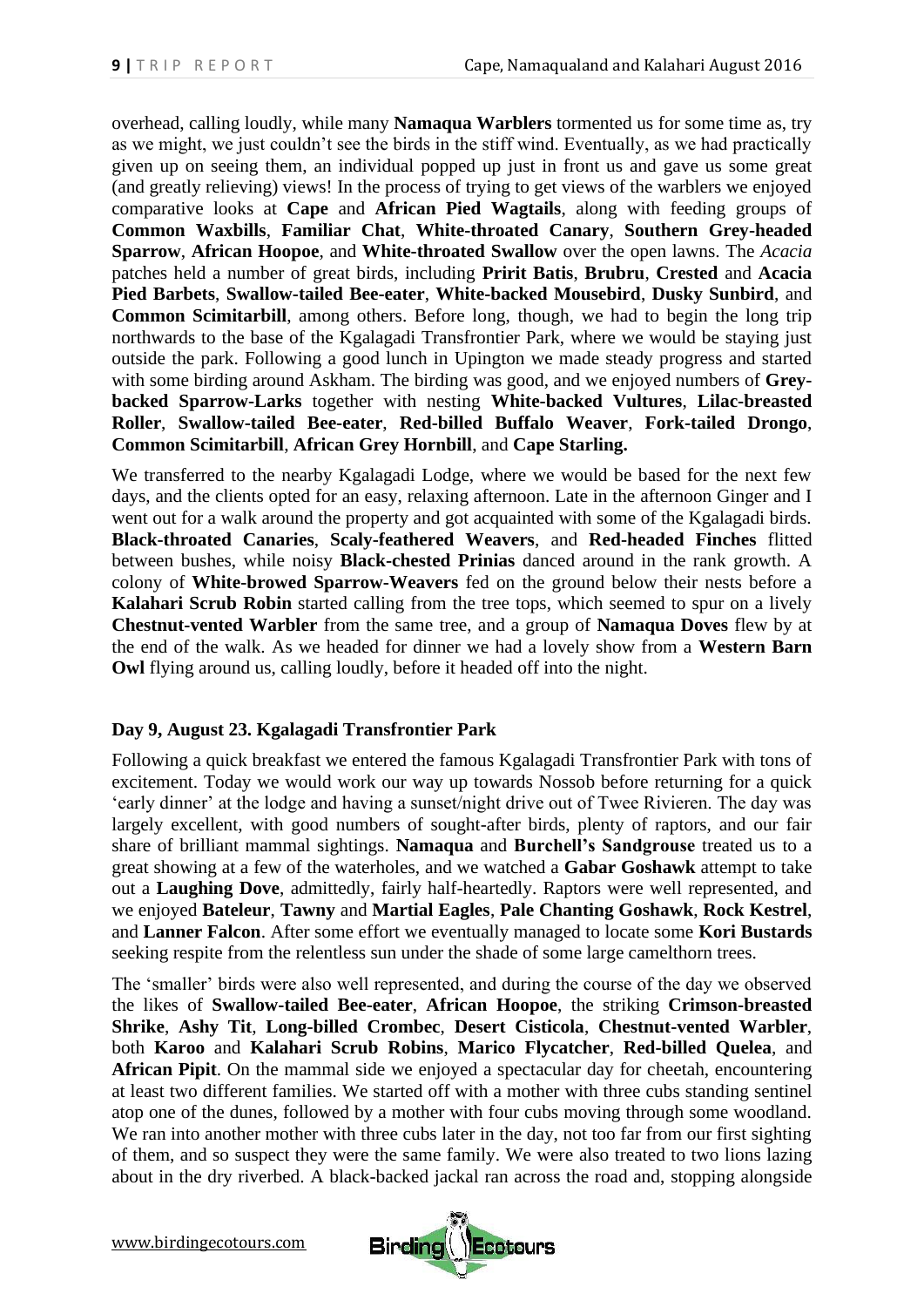this individual, we watched as it quickly ate a rodent it had caught. We finally enjoyed some good looks at the prized meerkats, while antelopes were represented by springbok, blue wildebeest, gemsbok, and steenbok. At one of the picnic sites we had good looks at a fourstriped grass mouse that had become habituated to people. Following our dinner we headed back for our sunset/night drive. This too was good, and although birds were only represented by **Northern Black Korhaan** and numerous **Spotted Eagle-Owls**, we enjoyed good looks at both Cape and bat-eared foxes and excellent views of many African wild cats along with common duiker, scrub hare, and springhare.



*A lovely family of five Cheetahs in the Kgalagadi*

# **Day 10, August 24. Kgalagadi Transfrontier Park**

With another full day in the park we headed up towards Mata Mata this time. The birding was pretty good throughout the day. We started well with an excellent **Pearl-spotted Owlet**  sighting together with **Groundscraper Thrush** before heading into the park proper. Beginning with the larger birds, raptors were again well represented with many great **Secretarybird** sightings, along with **African Harrier-Hawk**, **White-backed Vulture**, **Black-chested** and **Brown Snake Eagles**, **Bateleur**, **Martial** and **Tawny Eagles**, **Jackal Buzzard**, a stunning adult **Black Harrier** quartering over the dunes, **Rock** and **Greater Kestrels**, along with **Lanner** and **Red-necked Falcons.** The Red-necked Falcon sadly left a bit to be desired, as it flew out of one of the trees in the riverbed while we were watching a **Brown Snake Eagle** and disappeared further up the river - we were unable to relocate it. Many of these species were seen on nests, and we also enjoyed a pair of **Tawny Eagles** with a large snake firmly in the grasp of one of them. We didn't have to battle for **Kori Bustards** today and enjoyed good looks at many individuals. We watched as a pair of **Lanner Falcons**  put the fear of god into a large contingent of doves and finches at one waterhole.

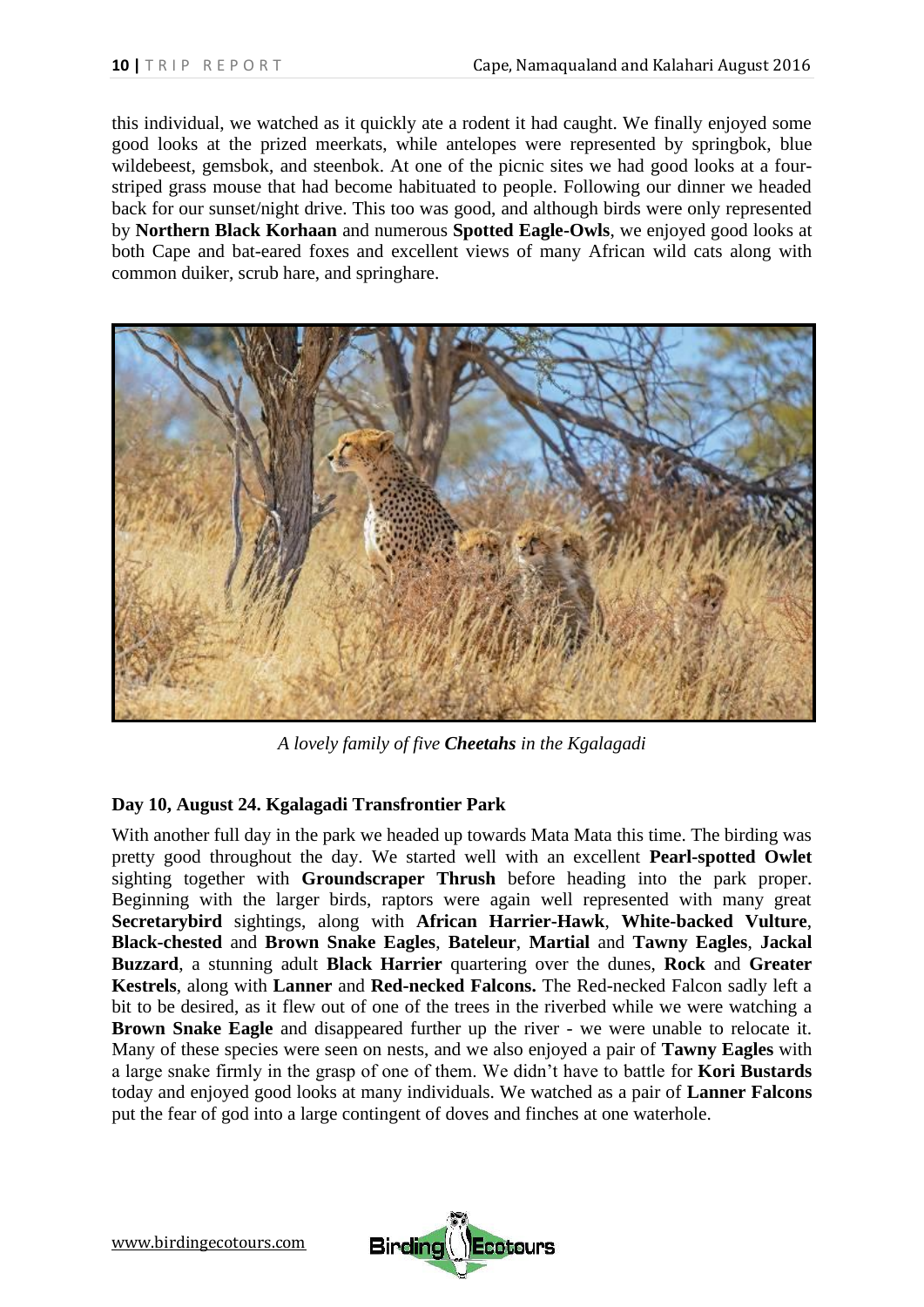We had many of the same 'smaller' species as yesterday, while new additions included **Purple** and **Lilac-breasted Rollers**, **Common Scimitarbill**, **Southern Yellow-billed** and **African Grey Hornbills**, a distant **Cardinal Woodpecker**, **Sabota Lark**, a very confiding **Yellow-bellied Eremomela**, a somewhat out-of-place **Short-toed Rock Thrush** at one of the picnic sites, and a **Violet-eared Waxbill** that simply refused to cooperate. What was surprising was the number of **Spotted Eagle-Owls** we saw today – finding a number of roosting individuals throughout the park. The mammals were a little slower today, but we did enjoy our first red hartebeest and giraffes aside from the regular array of species. Our cats were somewhat limited, and we only came across our first cat in the late afternoon – a regal lioness lying in the riverbed, roaring softly. After a good two days in the park we retired for a well-deserved meal.

#### **Day 11, August 25. Kgalagadi to Kimberley**

With an incredibly long day of driving ahead of us we hit the road shortly after breakfast. Today was almost entirely a travel day and saw us arriving at Marrick Safaris, just outside of Kimberley, in the late afternoon. That being said, we made a number of stops on the way to break up the journey. Our first stops were near Askham, where we enjoyed our first look at a **Lappet-faced Vulture** flying low over the road. **Kori Bustard**, **White-backed Vulture**, and **Tawny Eagle** followed shortly after. An opportunistic stop near Griekwastad produced a few **Bradfield's Swifts** among a number of **Little** and **African Palm Swifts**. After arriving Ginger and I again set off to explore the area surrounding the main house. We had a good late-afternoon walk and managed to notch up a number of birds. **Wattled Starling**, **Crowned Lapwing**, **Northern Black Korhaan**, and the sought-after **Double-banded Courser** were seen on the open plains, while the surrounding *Acacia* woodland was excellent and produced **Black-throated** and **Yellow Canaries**, **Black-faced Waxbill**, **Marico** and **Fiscal Flycatchers**, **Kalahari Scrub Robin**, **Chestnut-vented Warbler**, **Fairy Flycatcher**, **Crimson-breasted Shrike**, **Brubru**, **Pririt Batis**, **Common Scimitarbill**, and a calling **Golden-tailed Woodpecker** that we just couldn't find. Despite the day being mostly a driving day, we managed to get some good birds during its course.



*Double-banded Coursers are always exciting to find.*

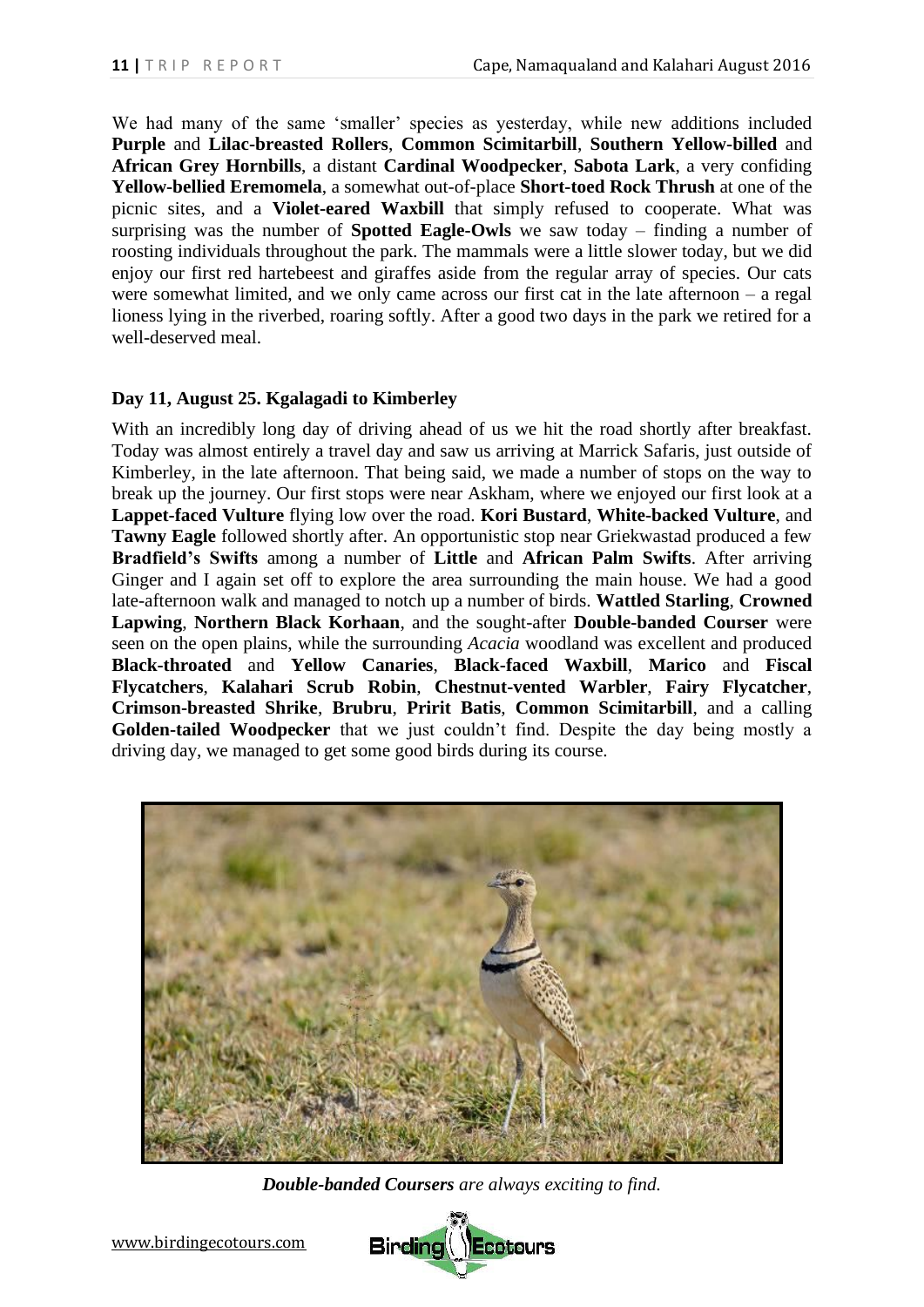# **Day 12, August 26. Kimberley**

We woke up ready for our last full day on the tour and got going shortly after a good breakfast. We spent the entire morning birding around the property, taking in all its open, grassy habitats together with its excellent *Acacia* woodland. The woodland delivered many exciting species, including excellent views of **Black-faced** and **Violet-eared Waxbills**, **Redheaded Finch**, **Cape Penduline Tit**, **Crimson-breasted Shrike**, **Acacia Pied Barbet**, **Swallow-tailed Bee-eater**, **Common Scimitarbill**, and some visuals this time of **Goldentailed Woodpecker**. The open areas, however, were the prime focus of our birding, and we were well rewarded. We managed to get more excellent views of multiple **Double-banded Coursers**, which are always exciting to see. Larks were also well represented, and after some work we eventually managed to get stunning views of the sought-after **Pink-billed Lark**. **Spike-heeled**, **Red-capped**, and **Eastern Clapper Larks** and **Grey-backed Sparrow-Lark** featured as a good supporting cast. We were treated to excellent close-up views of a **Cloud Cisticola** on the ground, while nearby **Ant-eating Chats** and **Northern Black Korhaans** vied for attention. Both **Kori Bustard** and **Namaqua Sandgrouse** treated us to good flybys, while **Quailfinch** obliged a few times with some rather poor flybys, sadly.

A number of **Pearl-breasted Swallows** worked over the area, and we had good views of them when they eventually alighted on a nearby fence. A pair of **South African Shelducks** walking in the open fields was a strange sight. Before rounding the morning off we enjoyed good views of nesting **Western Barn Owls** up in a high nesting box. Mammals were also well represented, with springbok pronking and black wildebeest, red hartebeest, giraffe, plains zebra, and common duiker all being seen well. Following a large lunch and a bit of time off we headed to the large Kamfers Dam on the northern outskirts of the city. The normal access point only treated us to distant views of the birds, and after some scouting we tried a few back roads and managed to get ourselves right to the dam's edge. Here we marveled at the thousands of **Lesser Flamingos**, together with smaller numbers of their larger cousin, **Greater Flamingo**. We were also treated to a small group of **Hottentot Teals** with some **Yellow-billed Ducks** on the dam's flooded edge. A number of waders/shorebirds were also present, and sifting through them revealed **Little Stint**, **Ruddy Turnstone**, and **Kittlitz's** and **Three-banded Plovers**. A few **Common Moorhens** scuttled quickly across openings in the vegetation, while noisy **Grey-headed Gulls** constantly flew overhead. The surrounding woodland produced a lovely **White-bellied Sunbird** together with a lone **Pale Chanting Goshawk**, **Wattled Starlings**, and **Common Waxbills**.

We returned back to Marrick for the last bit of daylight, and Ginger and I headed off to visit a nearby pond, while Pat relaxed. We enjoyed a number of seedeaters coming in to drink, consisting of **Scaly-feathered Weaver**, **Red-headed Finch**, **Lark-like Bunting**, **Yellow Canary**, **Red-billed Quelea**, and a lone non-breeding **Shaft-tailed Whydah**. After a good dinner we readied ourselves for our night drive around the property. We were joined by Johnny for the evening, and we headed out with high hopes. We had barely got going when we had a striped polecat scamper across the road and disappear. Large numbers of springhares were in evidence, and we were also treated to good views of Cape Hare**.** Not long afterwards we picked up on some promising eyeshine, and as we got slightly closer we confirmed that it was indeed that of black-footed cat. This is an incredibly sought-after cat, due to both its scarcity and secretive habits, and it is always truly exciting to come across one. We managed to get a bit closer and enjoyed some good looks before the cat hunkered down in the vegetation and disappeared out of sight. Excellent! A highveld gerbil followed soon after, and we were also treated to a quick view of a Cape porcupine before it disappeared. The small hyena-like aardwolf was next up, and we truly had incredible closeup views of one – certainly the best views I've had of one ever before. We were able to fully

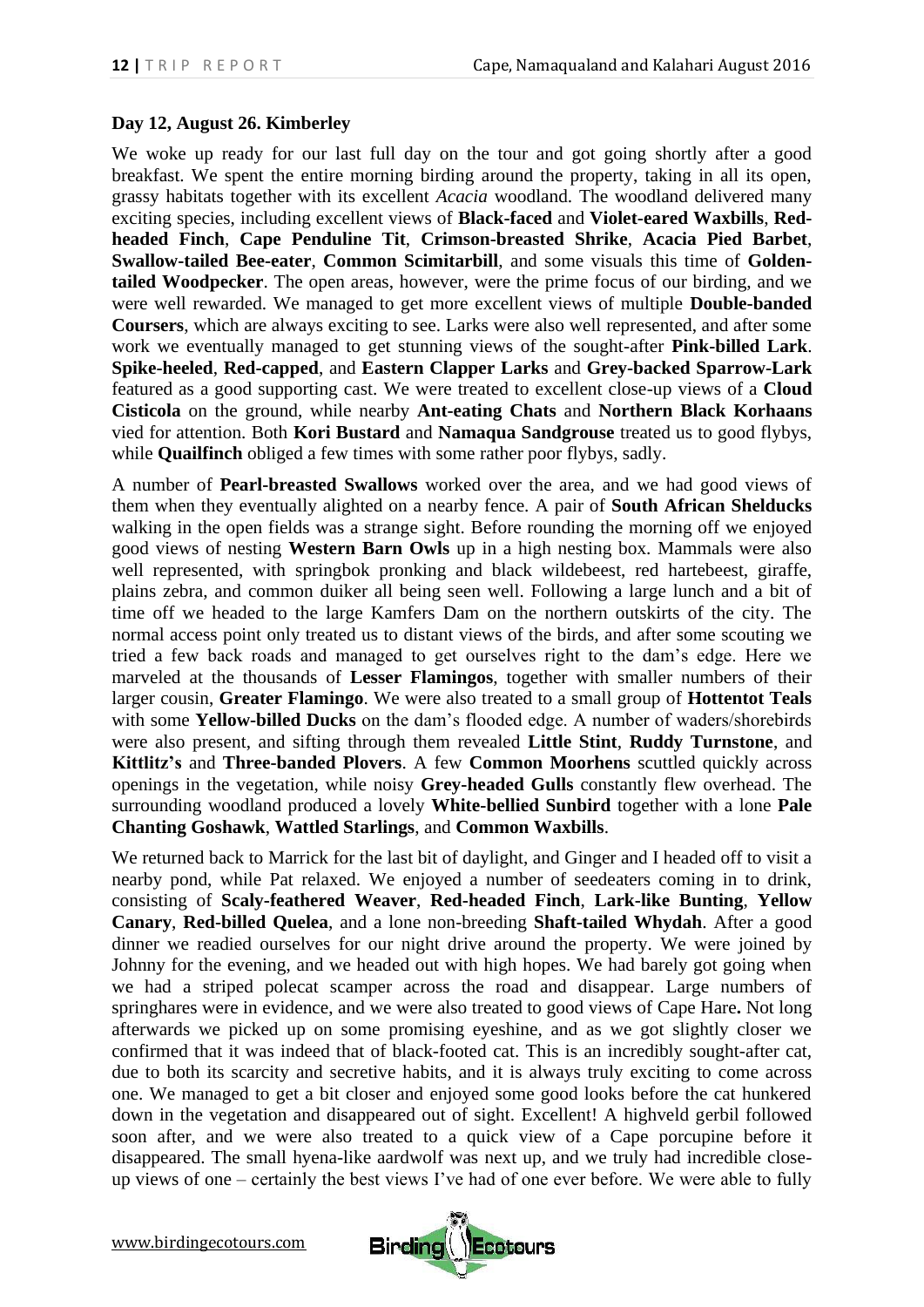appreciate this magnificent creature with its bold stripes and shaggy fur. Aardvark was the only outstanding target, and we spent the next hour or so searching without seeing much more. We eventually managed to get onto a bat-eared fox, and while we were enjoying it picked up on a 'large' beast scampering away – aardvark**.** We had to backtrack a bit and drive a small loop to intercept the animal. We picked it up shortly after and watched as it came toward us. Although it never got really close, we had good views of it and even watched as it began digging, sending masses of dirt into the night air. This secretive, nocturnal mammal is also a highly-prized species, and a sighting is never guaranteed. With all our targets having been seen well we called it an evening after an excellent night drive – we certainly couldn't have asked for a better one!



*The stunning Violet-eared Waxbill showed well.*

# **Day 13, August 27. Departure**

With Pat and Ginger having a mid-morning departure from Kimberley Airport, we had only a brief period this morning available for birding before having to head to the airport. After breakfast we set out on a walk to see what we could track down. Despite the wind we had a good morning with sightings of **Swallow-tailed Bee-eater**, **Ashy Tit**, **Cardinal Woodpecker**, **Pririt Batis**, **Brown-crowned Tchagra**, **Crimson-breasted Shrike**, **Blackfaced Waxbill**, and **African Hoopoe**. Numbers of **Swifts** were moving overhead, and we enjoyed looks at **Bradfield's**, **Little**, and **White-rumped**. Before long we were on our way to the airport, and when dropping Pat and Ginger off, I said goodbye to them.

I would like to thank Pat and Ginger for the good times shared, the good fun had, and the brilliant birding we enjoyed! The vast array of areas, habitats, and regions covered resulted in an impressive list of species seen, including some of the region's most prized species. Our incredible night drive on the last night must surely rank as one of the top highlights, along with our spectacular cheetah sightings, but on a tour filled with so many great areas and wonderful birds and mammals there were many highlights.

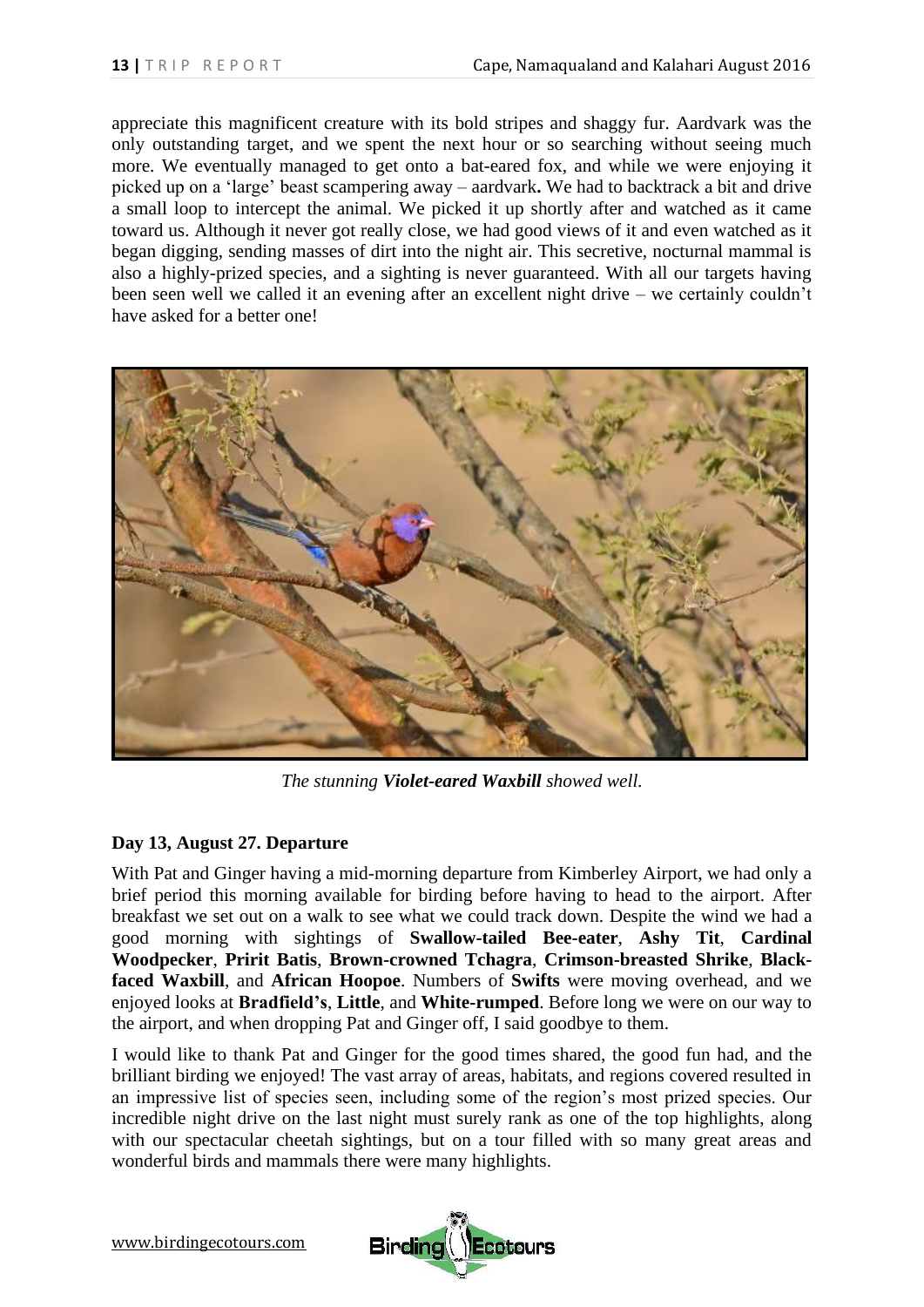|                               | CAPE, NAMAQUALAND AND KALAHARI BIRD LIST AUSGUST 2016                                                  |              |
|-------------------------------|--------------------------------------------------------------------------------------------------------|--------------|
|                               | $Bold = country$ endemic<br>Status: NT = Near-threatened, $VU =$ Vulnerable, $EN =$ Endangered, $CE =$ |              |
|                               | <b>Critically Endangered</b>                                                                           |              |
| Common name (IOC 6.3)         | Scientific name (IOC 6.3)                                                                              | <b>Trip</b>  |
|                               | <b>STRUTHIONIFORMES</b>                                                                                |              |
| <b>Ostriches</b>              | <b>Struthionidae</b>                                                                                   |              |
| <b>Common Ostrich</b>         | Struthio camelus                                                                                       | 1            |
|                               | <b>ANSERIFORMES</b>                                                                                    |              |
| <b>Ducks, Geese and Swans</b> | Anatidae                                                                                               |              |
| Spur-winged Goose             | Plectropterus gambensis                                                                                | 1            |
| <b>Egyptian Goose</b>         | Alopochen aegyptiaca                                                                                   | 1            |
| South African Shelduck        | Tadorna cana                                                                                           |              |
| Cape Teal                     | Anas capensis                                                                                          | 1            |
| <b>Yellow-billed Duck</b>     | Anas undulata                                                                                          | 1            |
| Cape Shoveler                 | Anas smithii                                                                                           | 1            |
| <b>Hottentot Teal</b>         | Anas hottentota                                                                                        |              |
|                               | <b>GALLIFORMES</b>                                                                                     |              |
| <b>Guineafowl</b>             | <b>Numididae</b>                                                                                       |              |
| <b>Helmeted Guineafowl</b>    | Numida meleagris                                                                                       | 1            |
|                               |                                                                                                        |              |
| <b>Pheasants and allies</b>   | Phasianidae                                                                                            |              |
| <b>Grey-winged Francolin</b>  | Scleroptila afra                                                                                       | 1            |
| <b>Cape Spurfowl</b>          | Pternistis capensis                                                                                    | L            |
|                               | <b>SPHENISCIFORMES</b>                                                                                 |              |
| <b>Penguins</b>               | Spheniscidae                                                                                           |              |
| African Penguin - EN          | Spheniscus demersus                                                                                    |              |
|                               | <b>PROCELLARIIFORMES</b>                                                                               |              |
| <b>Petrels, Shearwaters</b>   | Procellariidae                                                                                         |              |
| White-chinned Petrel - VU     | Procellaria aequinoctialis                                                                             | $\mathbf{1}$ |
|                               | <b>PODICIPEDIFORMES</b>                                                                                |              |
| <b>Grebes</b>                 | Podicipedidae                                                                                          |              |
| Little Grebe                  | Tachybaptus ruficollis                                                                                 | $\mathbf{1}$ |
|                               | <b>PHOENICOPTERIFORMES</b>                                                                             |              |
| <b>Flamingos</b>              | Phoenicopteridae                                                                                       |              |
| <b>Greater Flamingo</b>       | Phoenicopterus roseus                                                                                  | 1            |
| Lesser Flamingo - NT          | Phoeniconaias minor                                                                                    | 1            |
|                               | <b>CICONIIFORMES</b>                                                                                   |              |
| <b>Storks</b>                 | <b>Ciconiidae</b>                                                                                      |              |
| <b>Black Stork</b>            | Ciconia nigra                                                                                          | $\mathbf{1}$ |

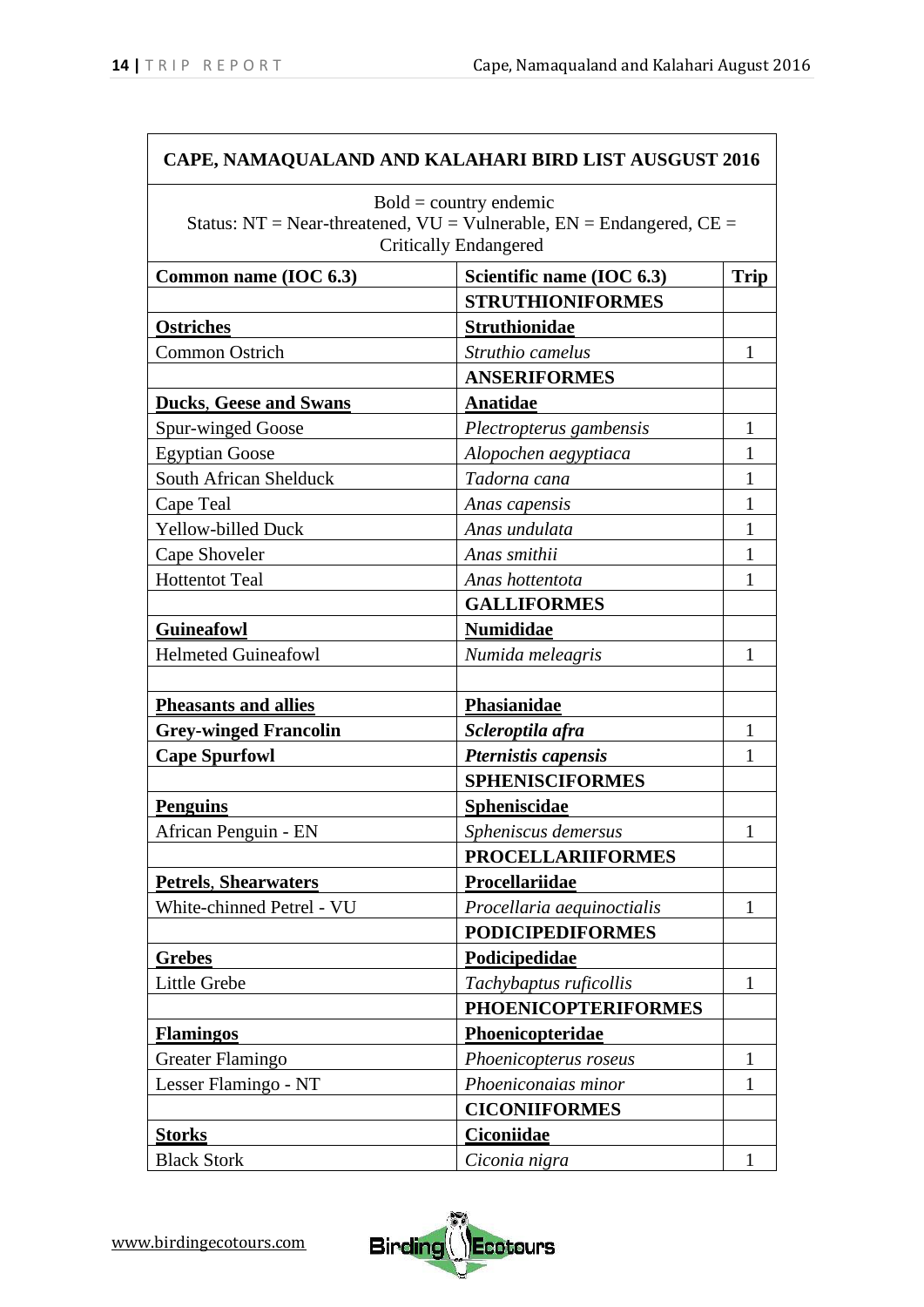|                                  | <b>PELECANIFORMES</b>    |              |
|----------------------------------|--------------------------|--------------|
| <b>Ibises, Spoonbills</b>        | Threskiornithidae        |              |
| <b>African Sacred Ibis</b>       | Threskiornis aethiopicus | 1            |
| Hadada Ibis                      | Bostrychia hagedash      | $\mathbf{1}$ |
| <b>Glossy Ibis</b>               | Plegadis falcinellus     | 1            |
| African Spoonbill                | Platalea alba            | 1            |
| <b>Herons, Bitterns</b>          | <b>Ardeidae</b>          |              |
| <b>Western Cattle Egret</b>      | <b>Bubulcus</b> ibis     | $\mathbf{1}$ |
| Grey Heron                       | Ardea cinerea            | 1            |
| <b>Black-headed Heron</b>        | Ardea melanocephala      | $\mathbf{1}$ |
| Goliath Heron                    | Ardea goliath            | $\mathbf{1}$ |
| Little Egret                     | Egretta garzetta         | 1            |
| <b>Hamerkop</b>                  | Scopidae                 |              |
| Hamerkop                         | Scopus umbretta          | $\mathbf{1}$ |
| <b>Pelicans</b>                  | Pelecanidae              |              |
| <b>Great White Pelican</b>       | Pelecanus onocrotalus    | 1            |
|                                  | <b>SULIFORMES</b>        |              |
| <b>Gannets, Boobies</b>          | <b>Sulidae</b>           |              |
| Cape Gannet - VU                 | Morus capensis           | 1            |
| <b>Cormorants, Shags</b>         | Phalacrocoracidae        |              |
| <b>Reed Cormorant</b>            | Microcarbo africanus     | $\mathbf{1}$ |
| <b>Crowned Cormorant - NT</b>    | Microcarbo coronatus     | 1            |
| <b>Bank Cormorant - EN</b>       | Phalacrocorax neglectus  | 1            |
| <b>White-breasted Cormorant</b>  | Phalacrocorax lucidus    | $\mathbf 1$  |
| <b>Cape Cormorant - EN</b>       | Phalacrocorax capensis   | 1            |
| <b>Anhingas, Darters</b>         | Anhingidae               |              |
| <b>African Darter</b>            | Anhinga rufa             | $\mathbf 1$  |
|                                  | <b>ACCIPITRIFORMES</b>   |              |
| Secretarybird                    | <b>Sagittariidae</b>     |              |
| Secretarybird - VU               | Sagittarius serpentarius | 1            |
| <b>Kites, Hawks and Eagles</b>   | <b>Accipitridae</b>      |              |
| <b>Black-winged Kite</b>         | Elanus caeruleus         | $\mathbf{1}$ |
| <b>African Harrier-Hawk</b>      | Polyboroides typus       | 1            |
| White-backed Vulture - CE        | Gyps africanus           | 1            |
| Lappet-faced Vulture - EN        | Torgos tracheliotos      | $\mathbf{1}$ |
| <b>Black-chested Snake Eagle</b> | Circaetus pectoralis     | 1            |
| <b>Brown Snake Eagle</b>         | Circaetus cinereus       | 1            |
| Bateleur - NT                    | Terathopius ecaudatus    | 1            |
| Martial Eagle - VU               | Polemaetus bellicosus    | $\mathbf{1}$ |
| <b>Booted Eagle</b>              | Hieraaetus pennatus      | 1            |
| <b>Tawny Eagle</b>               | Aquila rapax             | 1            |
| Verreaux's Eagle                 | Aquila verreauxii        | $\mathbf{1}$ |

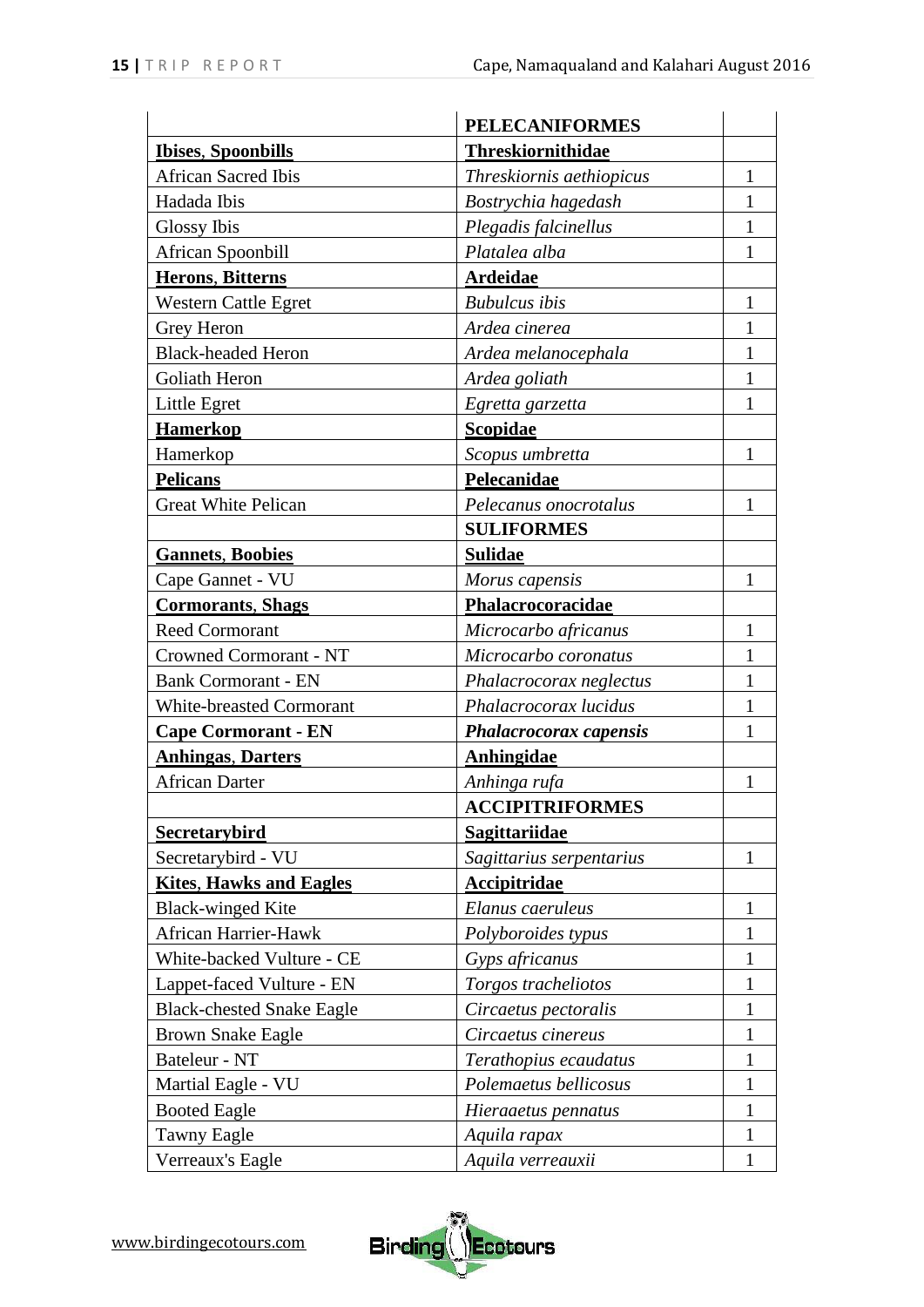| Gabar Goshawk                     | Micronisus gabar         | 1            |
|-----------------------------------|--------------------------|--------------|
| <b>Pale Chanting Goshawk</b>      | Melierax canorus         |              |
| <b>Black Sparrowhawk</b>          | Accipiter melanoleucus   | 1            |
| <b>African Marsh Harrier</b>      | Circus ranivorus         | 1            |
| <b>Black Harrier - VU</b>         | Circus maurus            | 1            |
| Yellow-billed Kite                | Milvus aegyptius         |              |
| African Fish Eagle                | Haliaeetus vocifer       | 1            |
| <b>Jackal Buzzard</b>             | <b>Buteo</b> rufofuscus  | 1            |
|                                   | <b>OTIDIFORMES</b>       |              |
| <b>Bustards</b>                   | <b>Otididae</b>          |              |
| Kori Bustard - NT                 | Ardeotis kori            | $\mathbf{1}$ |
| Ludwig's Bustard - EN             | Neotis ludwigii          | 1            |
| Denham's Bustard - NT             | Neotis denhami           | 1            |
| Karoo Korhaan                     | Eupodotis vigorsii       | 1            |
| Southern Black Korhaan - VU       | Afrotis afra             | 1            |
| Northern Black Korhaan            | Afrotis afraoides        | 1            |
|                                   | <b>GRUIFORMES</b>        |              |
| <b>Rails, Crakes and Coots</b>    | <b>Rallidae</b>          |              |
| Common Moorhen                    | Gallinula chloropus      | 1            |
| Red-knobbed Coot                  | Fulica cristata          | 1            |
| <b>Cranes</b>                     | Gruidae                  |              |
| <b>Blue Crane - VU</b>            | Grus paradisea           | 1            |
|                                   | <b>CHARADRIIFORMES</b>   |              |
| <b>Stone-curlews, Thick-knees</b> | <b>Burhinidae</b>        |              |
| <b>Spotted Thick-knee</b>         | <b>Burhinus</b> capensis | 1            |
| Oystercatchers                    | Haematopodidae           |              |
| African Oystercatcher - NT        | Haematopus moquini       | $\mathbf{1}$ |
| <b>Stilts, Avocets</b>            | Recurvirostridae         |              |
| <b>Black-winged Stilt</b>         | Himantopus himantopus    | 1            |
| <b>Plovers</b>                    | <b>Charadriidae</b>      |              |
| <b>Blacksmith Lapwing</b>         | Vanellus armatus         | $\mathbf{1}$ |
| <b>Crowned Lapwing</b>            | Vanellus coronatus       | 1            |
| <b>Grey Plover</b>                | Pluvialis squatarola     | T            |
| <b>Common Ringed Plover</b>       | Charadrius hiaticula     | 1            |
| Kittlitz's Plover                 | Charadrius pecuarius     | $\mathbf{1}$ |
| Three-banded Plover               | Charadrius tricollaris   | 1            |
| <b>White-fronted Plover</b>       | Charadrius marginatus    | $\mathbf{1}$ |
| <b>Sandpipers, Snipes</b>         | Scolopacidae             |              |
| <b>Common Greenshank</b>          | Tringa nebularia         | 1            |
| Common Sandpiper                  | Actitis hypoleucos       | $\mathbf{1}$ |
| <b>Ruddy Turnstone</b>            | Arenaria interpres       | 1            |
| <b>Little Stint</b>               | Calidris minuta          | $\mathbf{1}$ |

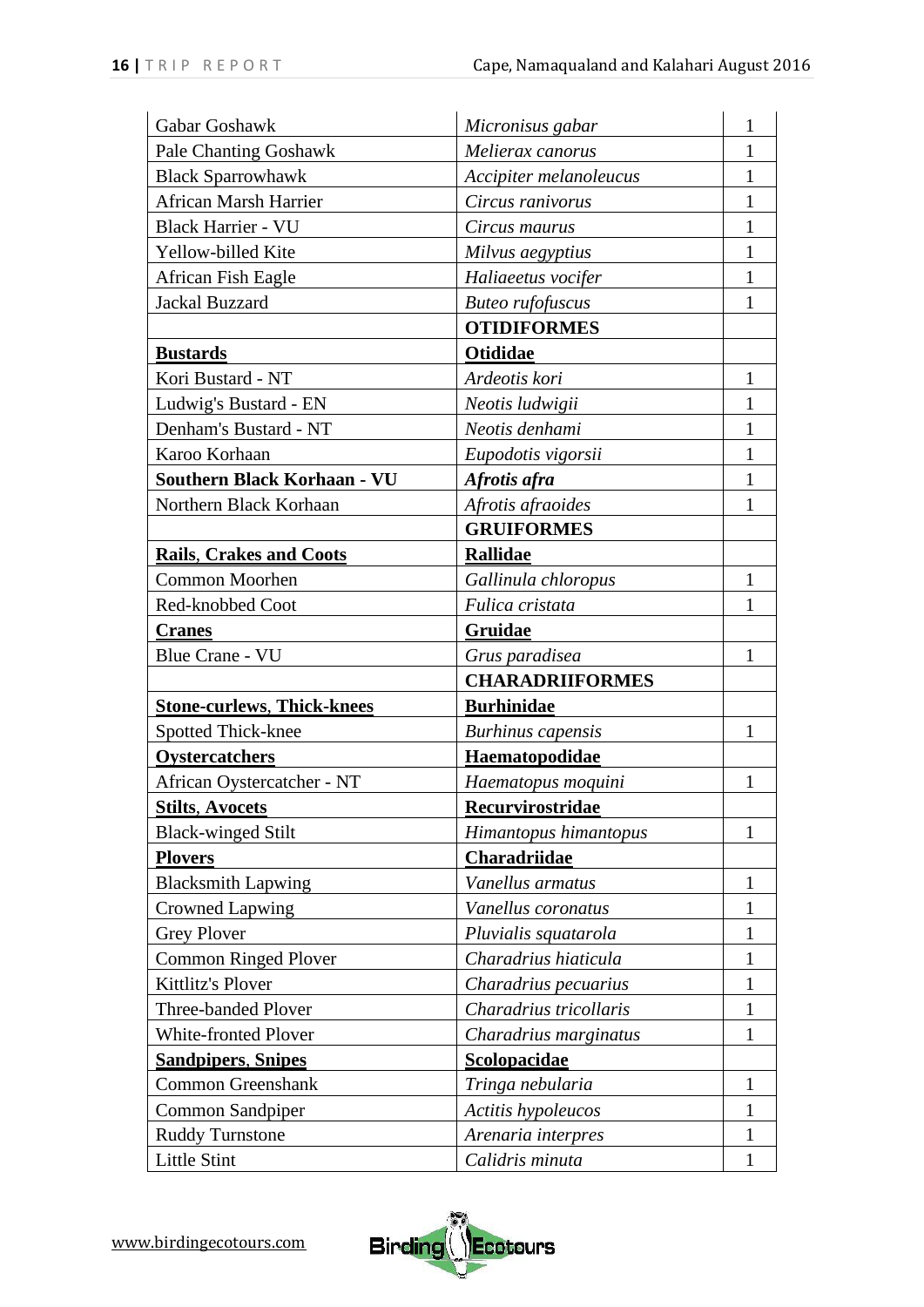| Curlew Sandpiper - NT            | Calidris ferruginea           | 1            |
|----------------------------------|-------------------------------|--------------|
| <b>Coursers, Pratincoles</b>     | Glareolidae                   |              |
| Double-banded Courser            | Rhinoptilus africanus         | 1            |
| <b>Gulls, Terns and Skimmers</b> | Laridae                       |              |
| Grey-headed Gull                 | Chroicocephalus cirrocephalus | 1            |
| Hartlaub's Gull                  | Chroicocephalus hartlaubii    | 1            |
| Kelp Gull                        | Larus dominicanus             | $\mathbf{1}$ |
| Caspian Tern                     | Hydroprogne caspia            | $\mathbf{1}$ |
| <b>Greater Crested Tern</b>      | Thalasseus bergii             | 1            |
|                                  | <b>PTEROCLIFORMES</b>         |              |
| <b>Sandgrouse</b>                | Pteroclidae                   |              |
| Namaqua Sandgrouse               | Pterocles namaqua             | 1            |
| <b>Burchell's Sandgrouse</b>     | Pterocles burchelli           | 1            |
|                                  | <b>COLUMBIFORMES</b>          |              |
| <b>Pigeons, Doves</b>            | Columbidae                    |              |
| <b>Rock Dove</b>                 | Columba livia                 | 1            |
| Speckled Pigeon                  | Columba guinea                | 1            |
| Red-eyed Dove                    | Streptopelia semitorquata     | 1            |
| Ring-necked Dove                 | Streptopelia capicola         | 1            |
| <b>Laughing Dove</b>             | Spilopelia senegalensis       | $\mathbf{1}$ |
| Namaqua Dove                     | Oena capensis                 | 1            |
|                                  | <b>STRIGIFORMES</b>           |              |
| <b>Barn Owls</b>                 | <b>Tytonidae</b>              |              |
| Western Barn Owl                 | Tyto alba                     | $\mathbf{1}$ |
| Owls                             | <b>Strigidae</b>              |              |
| Spotted Eagle-Owl                | <b>Bubo</b> africanus         | 1            |
| Pearl-spotted Owlet              | Glaucidium perlatum           | 1            |
|                                  | <b>APODIFORMES</b>            |              |
| <b>Swifts</b>                    | <b>Apodidae</b>               |              |
| <b>African Palm Swift</b>        | Cypsiurus parvus              | 1            |
| <b>Alpine Swift</b>              | Tachymarptis melba            | $\mathbf{1}$ |
| <b>Bradfield's Swift</b>         | Apus bradfieldi               | $\mathbf{1}$ |
| <b>Little Swift</b>              | Apus affinis                  | 1            |
| White-rumped Swift               | Apus caffer                   | $\mathbf{1}$ |
|                                  | <b>COLIIFORMES</b>            |              |
| <b>Mousebirds</b>                | Coliidae                      |              |
| Speckled Mousebird               | Colius striatus               | $\mathbf{1}$ |
| White-backed Mousebird           | Colius colius                 | 1            |
| Red-faced Mousebird              | Urocolius indicus             | 1            |
|                                  | <b>CORACIIFORMES</b>          |              |
| <b>Rollers</b>                   | Coraciidae                    |              |
| Purple Roller                    | Coracias naevius              | 1            |

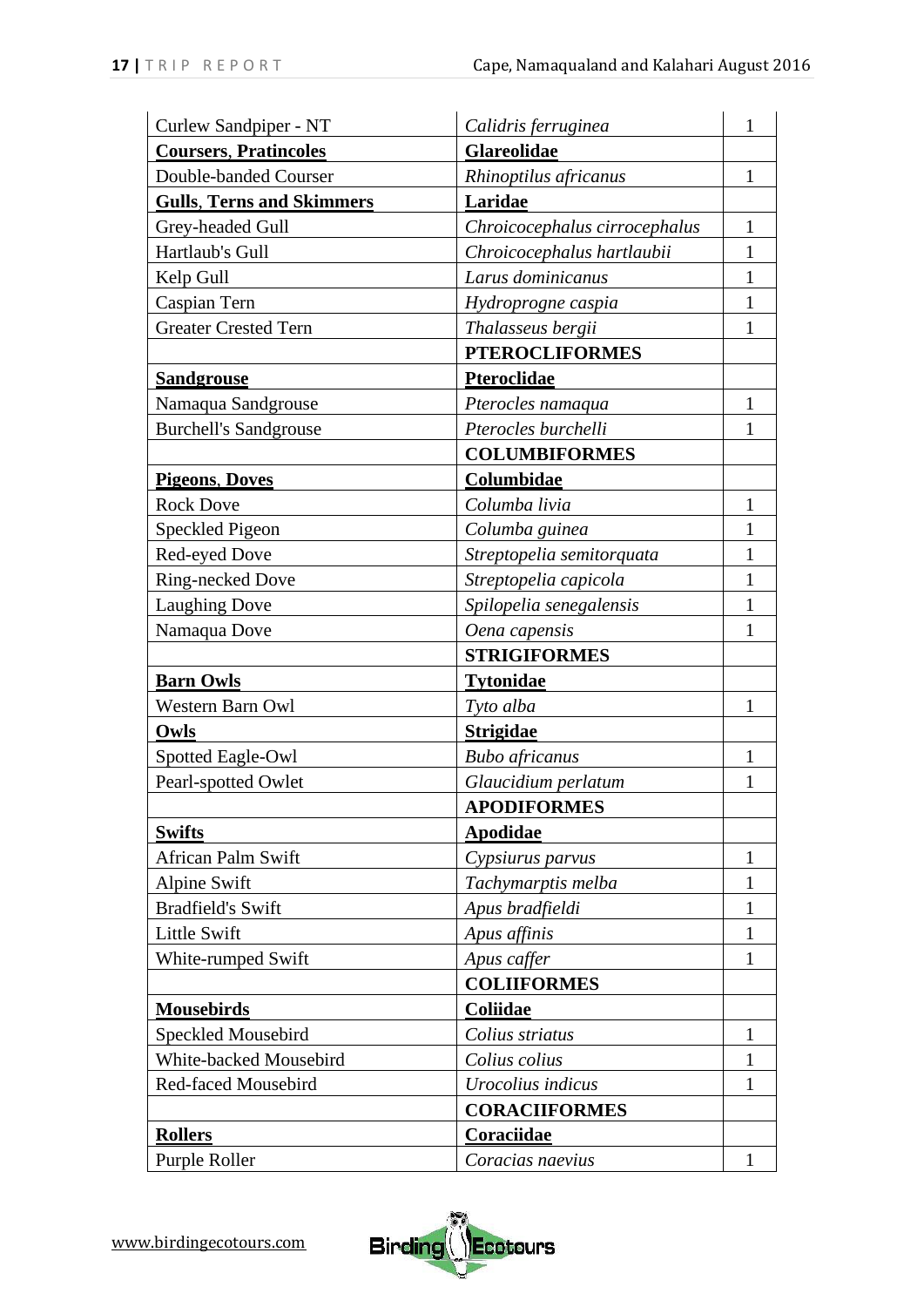| Lilac-breasted Roller           | Coracias caudatus        | 1            |
|---------------------------------|--------------------------|--------------|
| <b>Kingfishers</b>              | Alcedinidae              |              |
| Giant Kingfisher                | Megaceryle maxima        | $\mathbf{1}$ |
| <b>Bee-eaters</b>               | Meropidae                |              |
| Swallow-tailed Bee-eater        | Merops hirundineus       | 1            |
|                                 | <b>BUCEROTIFORMES</b>    |              |
| <b>Hoopoes</b>                  | <b>Upupidae</b>          |              |
| <b>African Hoopoe</b>           | Upupa africana           | $\mathbf{1}$ |
| <b>Wood Hoopoes</b>             | Phoeniculidae            |              |
| Common Scimitarbill             | Rhinopomastus cyanomelas | $\mathbf{1}$ |
| <b>Hornbills</b>                | <b>Bucerotidae</b>       |              |
| Southern Yellow-billed Hornbill | Tockus leucomelas        | 1            |
| <b>African Grey Hornbill</b>    | Lophoceros nasutus       | 1            |
|                                 | <b>PICIFORMES</b>        |              |
| <b>African Barbets</b>          | Lybiidae                 |              |
| <b>Acacia Pied Barbet</b>       | Tricholaema leucomelas   | 1            |
| <b>Crested Barbet</b>           | Trachyphonus vaillantii  | $\mathbf{1}$ |
| <b>Woodpeckers</b>              | Picidae                  |              |
| Golden-tailed Woodpecker        | Campethera abingoni      | 1            |
| Knysna Woodpecker               | Campethera notata        | 1            |
| <b>Ground Woodpecker</b>        | Geocolaptes olivaceus    | 1            |
| Cardinal Woodpecker             | Dendropicos fuscescens   | 1            |
|                                 | <b>FALCONIFORMES</b>     |              |
| <b>Caracaras, Falcons</b>       | Falconidae               |              |
| <b>Pygmy Falcon</b>             | Polihierax semitorquatus | $\mathbf{1}$ |
| <b>Rock Kestrel</b>             | Falco rupicolus          | 1            |
| <b>Greater Kestrel</b>          | Falco rupicoloides       | 1            |
| Red-necked Falcon               | Falco chicquera          | $\mathbf 1$  |
| <b>Lanner Falcon</b>            | Falco biarmicus          | 1            |
| Peregrine Falcon                | Falco peregrinus         | $\mathbf{1}$ |
|                                 | <b>PASSERIFORMES</b>     |              |
| <b>Wattle-eyes, Batises</b>     | Platysteiridae           |              |
| Cape Batis                      | <b>Batis</b> capensis    | 1            |
| Pririt Batis                    | <b>Batis</b> pririt      | 1            |
| <b>Bushshrikes</b>              | Malaconotidae            |              |
| Bokmakierie                     | Telophorus zeylonus      | 1            |
| <b>Brown-crowned Tchagra</b>    | Tchagra australis        | $\mathbf{1}$ |
| Southern Tchagra                | Tchagra tchagra          | 1            |
| Southern Boubou                 | Laniarius ferrugineus    | 1            |
| <b>Crimson-breasted Shrike</b>  | Laniarius atrococcineus  | 1            |
| <b>Brubru</b>                   | Nilaus afer              | $\mathbf{1}$ |
| <b>Shrikes</b>                  | Laniidae                 |              |

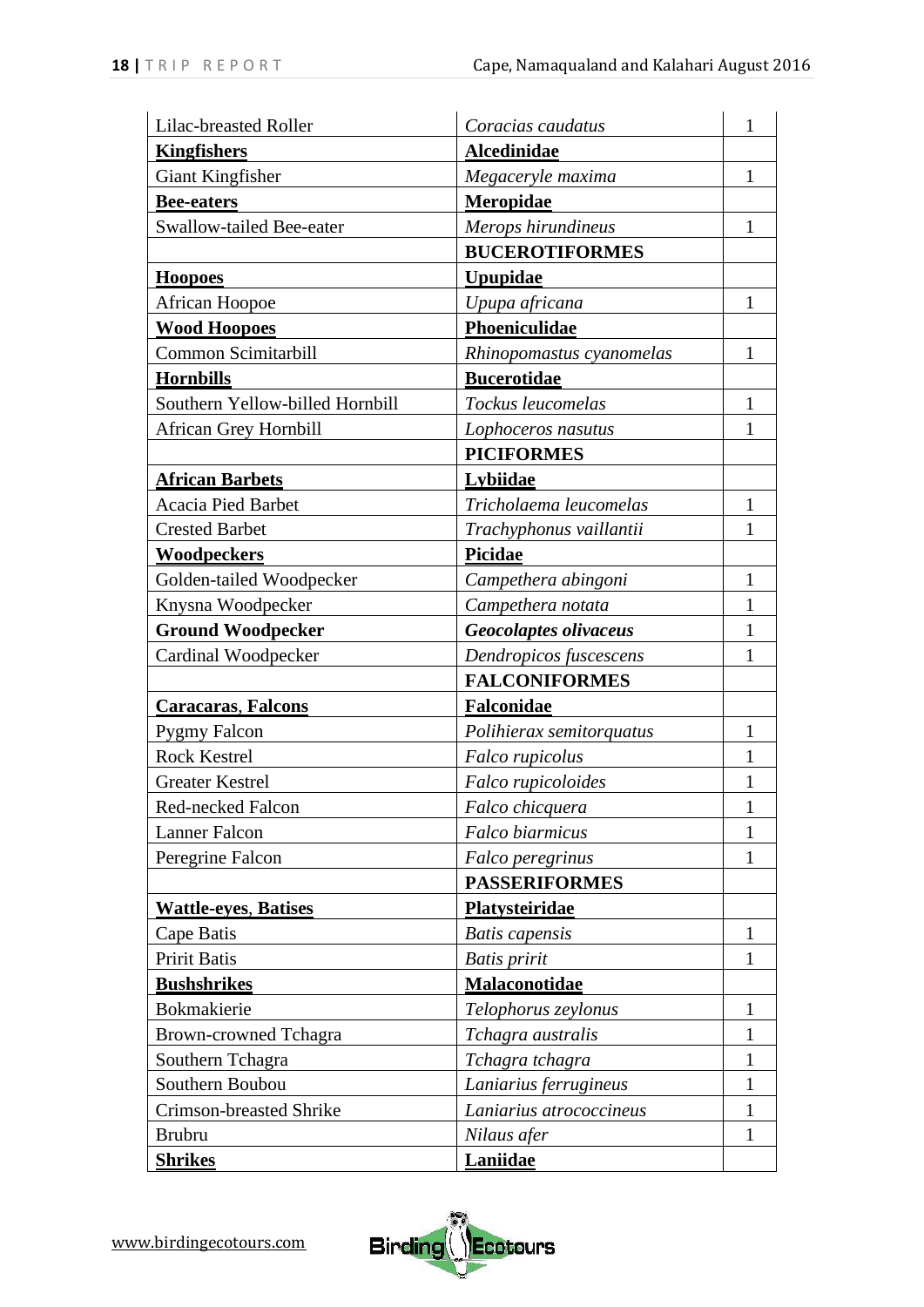| Southern Fiscal                   | Lanius collaris            | 1            |
|-----------------------------------|----------------------------|--------------|
| <b>Drongos</b>                    | <b>Dicruridae</b>          |              |
| Fork-tailed Drongo                | Dicrurus adsimilis         | $\mathbf{1}$ |
| Crows, Jays                       | Corvidae                   |              |
| Cape Crow                         | Corvus capensis            | 1            |
| Pied Crow                         | Corvus albus               |              |
| White-necked Raven                | Corvus albicollis          | 1            |
| <b>Rockjumpers</b>                | Chaetopidae                |              |
| <b>Cape Rockjumper</b>            | <b>Chaetops frenatus</b>   | 1            |
| <b>Fairy Flycatchers</b>          | <b>Stenostiridae</b>       |              |
| Fairy Flycatcher                  | Stenostira scita           | $\mathbf{1}$ |
| <b>Tits, Chickadees</b>           | Paridae                    |              |
| Ashy Tit                          | Melaniparus cinerascens    | $\mathbf{1}$ |
| <b>Grey Tit</b>                   | Melaniparus afer           | 1            |
| <b>Penduline Tits</b>             | Remizidae                  |              |
| Cape Penduline Tit                | Anthoscopus minutus        | 1            |
| Larks                             | <b>Alaudidae</b>           |              |
| Spike-heeled Lark                 | Chersomanes albofasciata   | $\mathbf{1}$ |
| Karoo Long-billed Lark            | Certhilauda subcoronata    |              |
| <b>Cape Long-billed Lark</b>      | Certhilauda curvirostris   |              |
| <b>Agulhas Long-billed Lark</b>   | Certhilauda brevirostris   | 1            |
| Grey-backed Sparrow-Lark          | Eremopterix verticalis     |              |
| Sabota Lark                       | Calendulauda sabota        | 1            |
| Fawn-colored Lark                 | Calendulauda africanoides  | 1            |
| <b>Karoo Lark</b>                 | Calendulauda albescens     | 1            |
| <b>Red Lark - VU</b>              | Calendulauda burra         | 1            |
| <b>Barlow's Lark</b>              | Calendulauda barlowi       | 1            |
| Eastern Clapper Lark              | Mirafra fasciolata         | $\mathbf{1}$ |
| Cape Clapper Lark                 | Mirafra apiata             | 1            |
| Sclater's Lark - NT               | Spizocorys sclateri        | 1            |
| <b>Stark's Lark</b>               | Spizocorys starki          | $\mathbf{1}$ |
| Pink-billed Lark                  | Spizocorys conirostris     | 1            |
| Large-billed Lark                 | Galerida magnirostris      | 1            |
| Red-capped Lark                   | Calandrella cinerea        | $\mathbf{1}$ |
| <b>Bulbuls</b>                    | Pycnonotidae               |              |
| African Red-eyed Bulbul           | Pycnonotus nigricans       | 1            |
| <b>Cape Bulbul</b>                | <b>Pycnonotus capensis</b> | $\mathbf{1}$ |
| <b>Swallows, Martins</b>          | Hirundinidae               |              |
| White-throated Swallow            | Hirundo albigularis        | 1            |
| <b>Pearl-breasted Swallow</b>     | Hirundo dimidiata          | $\mathbf{1}$ |
| <b>Rock Martin</b>                | Ptyonoprogne fuligula      | 1            |
| <b>Crombecs, African Warblers</b> | <b>Macrosphenidae</b>      |              |

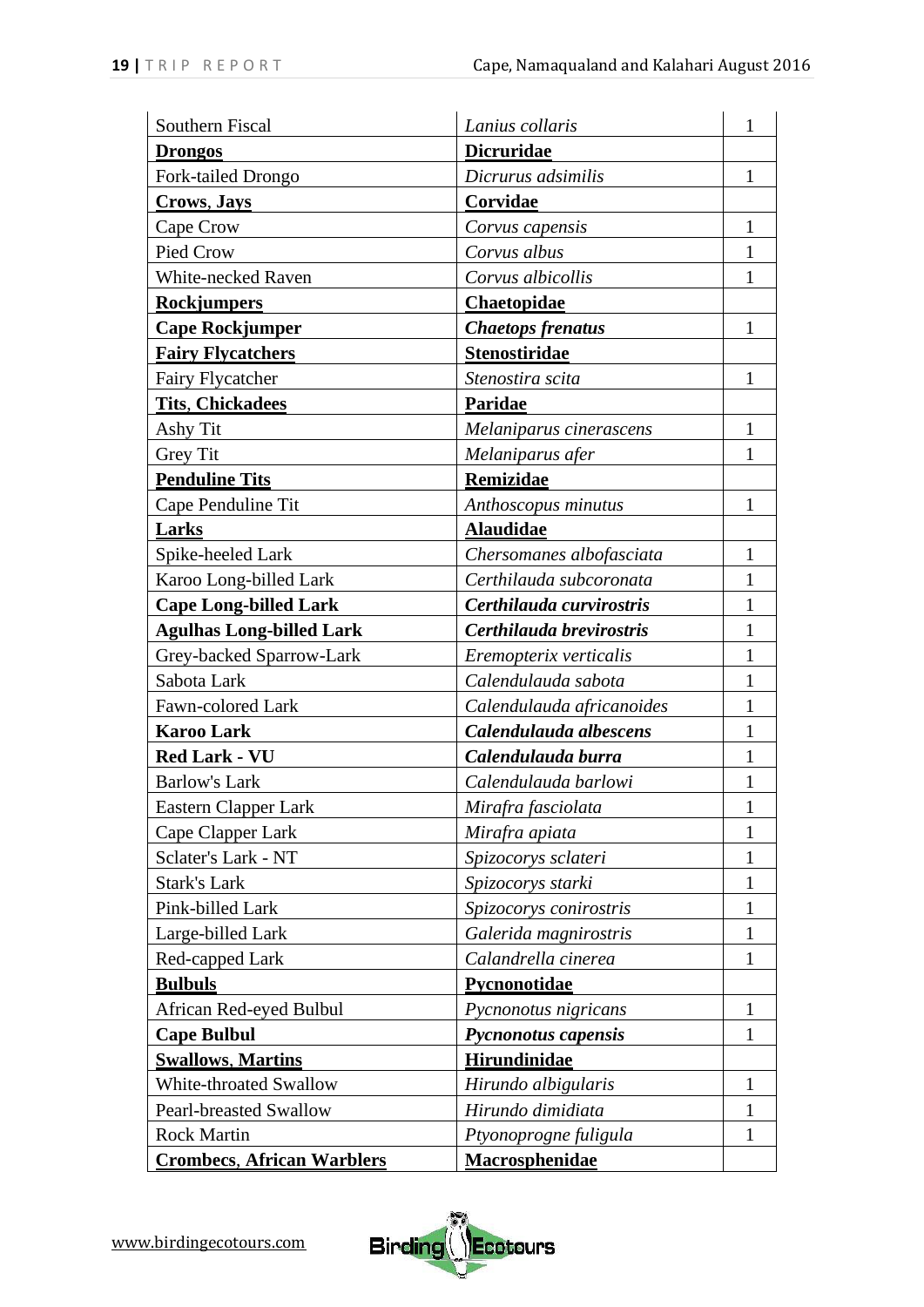| Cape Grassbird                      | Sphenoeacus afer            | 1            |
|-------------------------------------|-----------------------------|--------------|
| Long-billed Crombec                 | Sylvietta rufescens         | 1            |
| <b>Victorin's Warbler</b>           | Cryptillas victorini        | H            |
| <b>Reed Warblers and allies</b>     | <b>Acrocephalidae</b>       |              |
| <b>Lesser Swamp Warbler</b>         | Acrocephalus gracilirostris | H            |
| African Reed Warbler                | Acrocephalus baeticatus     | 1            |
| <b>Grassbirds and allies</b>        | Locustellidae               |              |
| Little Rush Warbler                 | Bradypterus baboecala       | $\mathbf{1}$ |
| <b>Cisticolas and allies</b>        | <b>Cisticolidae</b>         |              |
| Grey-backed Cisticola               | Cisticola subruficapilla    | $\mathbf{1}$ |
| Levaillant's Cisticola              | Cisticola tinniens          | 1            |
| Desert Cisticola                    | Cisticola aridulus          | 1            |
| Cloud Cisticola                     | Cisticola textrix           | 1            |
| <b>Black-chested Prinia</b>         | Prinia flavicans            | 1            |
| Karoo Prinia                        | Prinia maculosa             | 1            |
| Namaqua Warbler                     | Phragmacia substriata       |              |
| <b>Bar-throated Apalis</b>          | Apalis thoracica            | 1            |
| <b>Rufous-eared Warbler</b>         | Malcorus pectoralis         | 1            |
| Cinnamon-breasted Warbler           | Euryptila subcinnamomea     | 1            |
| Yellow-bellied Eremomela            | Eremomela icteropygialis    | 1            |
| Karoo Eremomela                     | Eremomela gregalis          | 1            |
| <b>Sylviid Babblers</b>             | <b>Sylviidae</b>            |              |
| <b>Chestnut-vented Warbler</b>      | Sylvia subcaerulea          | 1            |
| Layard's Warbler                    | Sylvia layardi              | 1            |
| <b>White-eyes</b>                   | <b>Zosteropidae</b>         |              |
| Cape White-eye                      | Zosterops virens            | 1            |
| Orange River White-eye              | Zosterops pallidus          | 1            |
| <u>Sugarbirds</u>                   | <b>Promeropidae</b>         |              |
| <b>Cape Sugarbird</b>               | <b>Promerops cafer</b>      | 1            |
| <b>Starlings, Rhabdornis</b>        | <b>Sturnidae</b>            |              |
| Common Myna                         | Acridotheres tristis        | 1            |
| <b>Common Starling</b>              | Sturnus vulgaris            | 1            |
| <b>Wattled Starling</b>             | Creatophora cinerea         | 1            |
| Cape Starling                       | Lamprotornis nitens         | 1            |
| <b>Pied Starling</b>                | Lamprotornis bicolor        | 1            |
| Red-winged Starling                 | Onychognathus morio         | 1            |
| Pale-winged Starling                | Onychognathus nabouroup     | $\mathbf{1}$ |
| <b>Thrushes</b>                     | <b>Turdidae</b>             |              |
| <b>Groundscraper Thrush</b>         | Turdus litsitsirupa         | $\mathbf{1}$ |
| Olive Thrush                        | Turdus olivaceus            | 1            |
| Karoo Thrush                        | Turdus smithi               | $\mathbf{1}$ |
| <b>Chats, Old World Flycatchers</b> | <b>Muscicapidae</b>         |              |

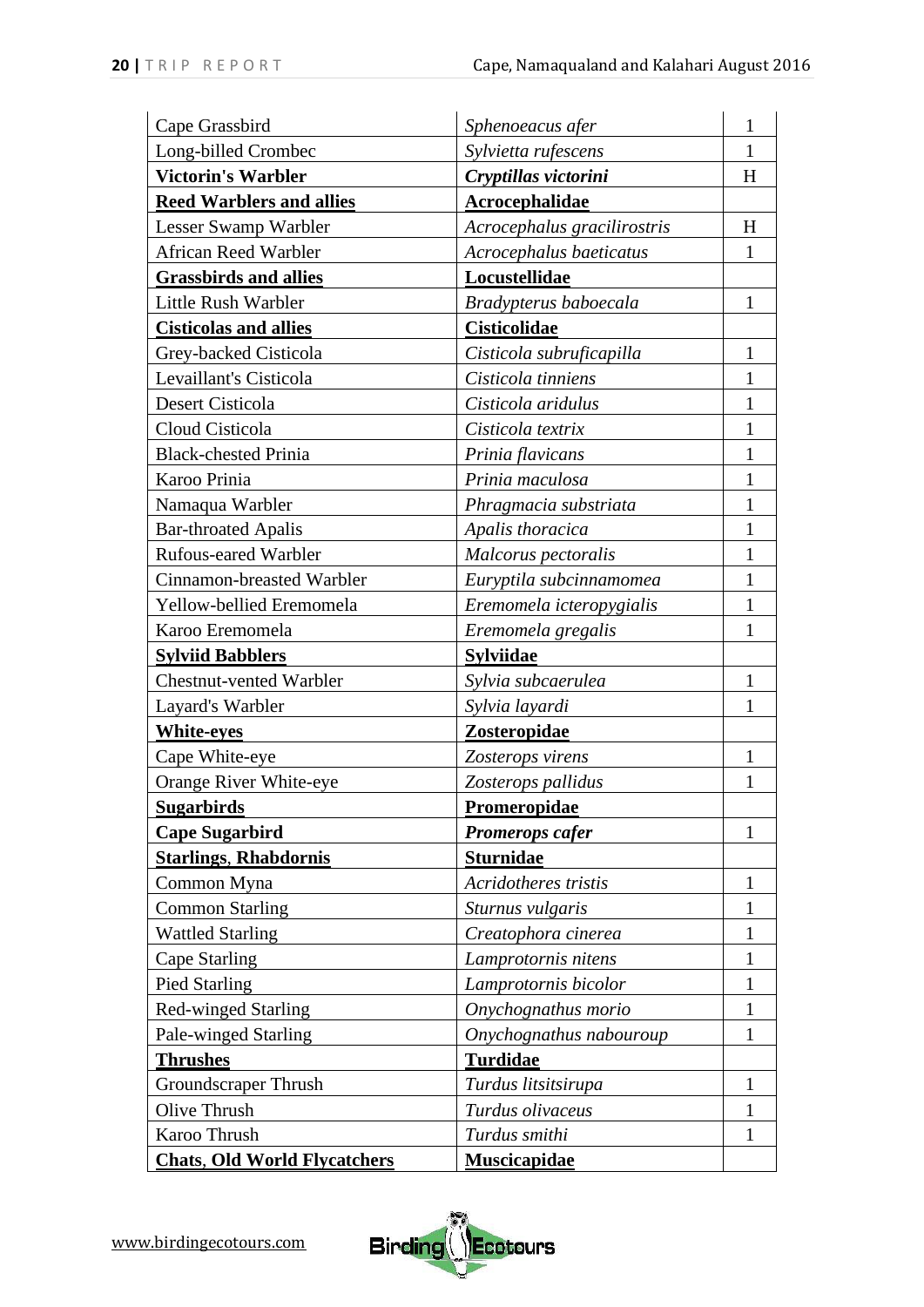| Karoo Scrub Robin                      | Cercotrichas coryphoeus   | 1            |
|----------------------------------------|---------------------------|--------------|
| Kalahari Scrub Robin                   | Cercotrichas paena        | 1            |
| <b>Chat Flycatcher</b>                 | Melaenornis infuscatus    | 1            |
| Marico Flycatcher                      | Melaenornis mariquensis   | 1            |
| <b>Fiscal Flycatcher</b>               | Melaenornis silens        | 1            |
| Cape Robin-Chat                        | Cossypha caffra           |              |
| <b>Cape Rock Thrush</b>                | Monticola rupestris       | 1            |
| <b>Sentinel Rock Thrush</b>            | Monticola explorator      |              |
| <b>Short-toed Rock Thrush</b>          | Monticola brevipes        | 1            |
| <b>African Stonechat</b>               | Saxicola torquatus        | 1            |
| Sickle-winged Chat                     | Emarginata sinuata        | 1            |
| Karoo Chat                             | Emarginata schlegelii     | 1            |
| <b>Tractrac Chat</b>                   | Emarginata tractrac       | 1            |
| <b>Ant-eating Chat</b>                 | Myrmecocichla formicivora | 1            |
| Mountain Wheatear                      | Myrmecocichla monticola   | 1            |
| Capped Wheatear                        | Oenanthe pileata          | 1            |
| <b>Familiar Chat</b>                   | Oenanthe familiaris       | 1            |
| <b>Sunbirds</b>                        | Nectariniidae             |              |
| <b>Orange-breasted Sunbird</b>         | Anthobaphes violacea      | 1            |
| Malachite Sunbird                      | Nectarinia famosa         | 1            |
| Southern Double-collared Sunbird       | Cinnyris chalybeus        | 1            |
| White-bellied Sunbird                  | Cinnyris talatala         | 1            |
| Dusky Sunbird                          | Cinnyris fuscus           | 1            |
| <b>Old World Sparrows, Snowfinches</b> | Passeridae                |              |
| White-browed Sparrow-Weaver            | Plocepasser mahali        | 1            |
| Sociable Weaver                        | Philetairus socius        | 1            |
| House Sparrow                          | Passer domesticus         | 1            |
| Cape Sparrow                           | Passer melanurus          | 1            |
| Southern Grey-headed Sparrow           | Passer diffusus           | 1            |
| <b>Weavers, Widowbirds</b>             | Ploceidae                 |              |
| Red-billed Buffalo Weaver              | <b>Bubalornis</b> niger   | $\mathbf{1}$ |
| Scaly-feathered Weaver                 | Sporopipes squamifrons    | 1            |
| <b>Cape Weaver</b>                     | <b>Ploceus capensis</b>   | 1            |
| Southern Masked Weaver                 | Ploceus velatus           | 1            |
| Red-billed Quelea                      | Quelea quelea             | 1            |
| Southern Red Bishop                    | Euplectes orix            | 1            |
| <b>Yellow Bishop</b>                   | Euplectes capensis        | $\mathbf{1}$ |
| <b>Waxbills, Munias and allies</b>     | <b>Estrildidae</b>        |              |
| Red-headed Finch                       | Amadina erythrocephala    | 1            |
| Violet-eared Waxbill                   | Uraeginthus granatinus    | 1            |
| Swee Waxbill                           | Coccopygia melanotis      | 1            |
| Common Waxbill                         | Estrilda astrild          | $\mathbf{1}$ |

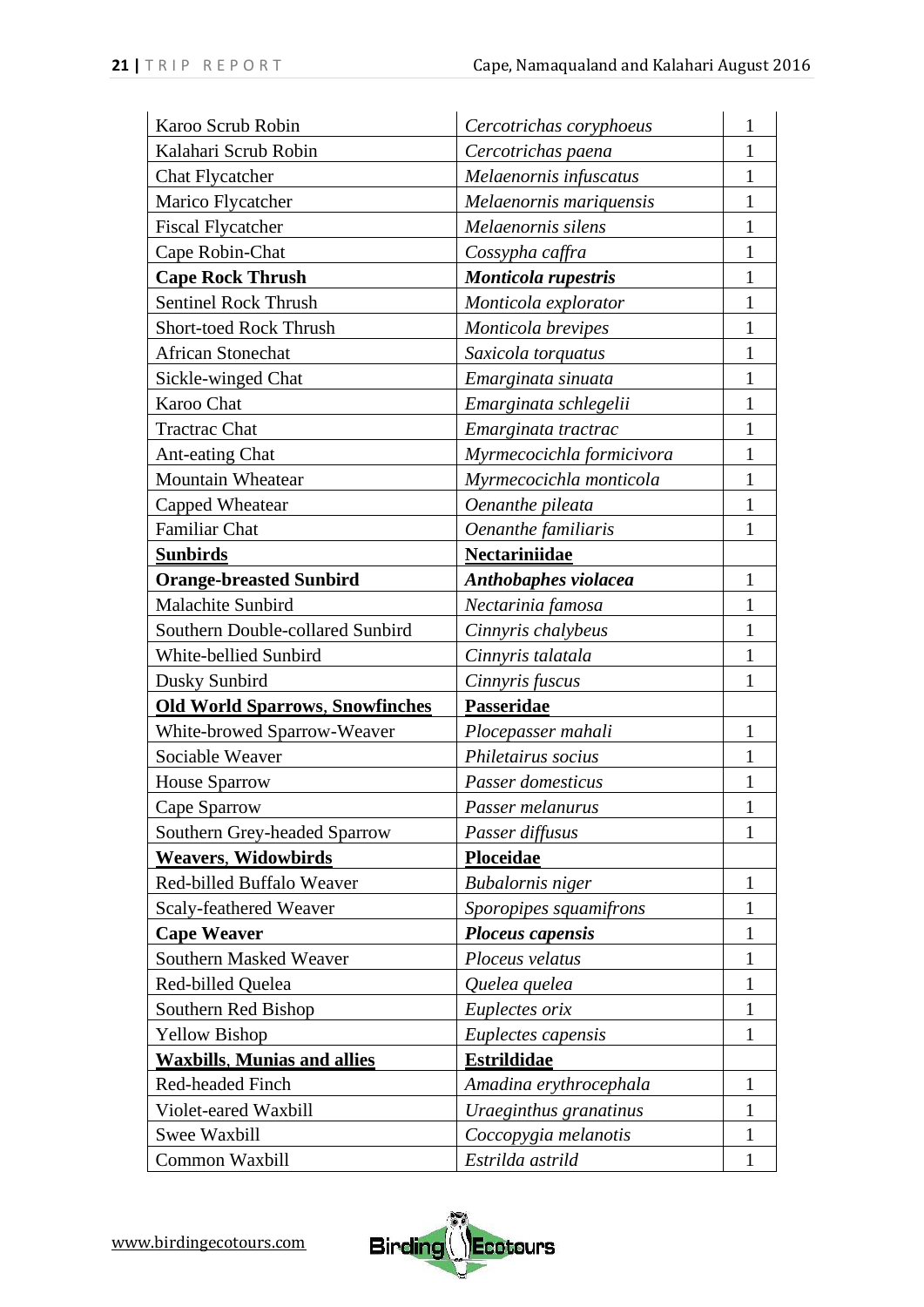| <b>Black-faced Waxbill</b>          | Estrilda erythronotos  |     |
|-------------------------------------|------------------------|-----|
| Quailfinch                          | Ortygospiza atricollis | 1   |
| <b>Indigobirds, Whydahs</b>         | <b>Viduidae</b>        |     |
| Shaft-tailed Whydah                 | Vidua regia            | 1   |
| <b>Wagtails</b> , Pipits            | <b>Motacillidae</b>    |     |
| Cape Wagtail                        | Motacilla capensis     | 1   |
| African Pied Wagtail                | Motacilla aguimp       |     |
| Cape Longclaw                       | Macronyx capensis      | 1   |
| <b>African Pipit</b>                | Anthus cinnamomeus     | 1   |
| <b>Finches</b>                      | <b>Fringillidae</b>    |     |
| <b>Black-throated Canary</b>        | Crithagra atrogularis  | 1   |
| <b>Cape Siskin</b>                  | Crithagra totta        |     |
| <b>Yellow Canary</b>                | Crithagra flaviventris | 1   |
| <b>Brimstone Canary</b>             | Crithagra sulphurata   | 1   |
| <b>Streaky-headed Seedeater</b>     | Crithagra gularis      | 1   |
| White-throated Canary               | Crithagra albogularis  | 1   |
| <b>Protea Canary</b>                | Crithagra leucoptera   |     |
| Cape Canary                         | Serinus canicollis     |     |
| <b>Black-headed Canary</b>          | Serinus alario         | 1   |
| <b>Buntings, New World Sparrows</b> | <b>Emberizidae</b>     |     |
| Lark-like Bunting                   | Emberiza impetuani     | 1   |
| Cape Bunting                        | Emberiza capensis      | 1   |
| <b>TOTAL</b>                        |                        | 251 |

# **CAPE, NAMAQUALAND AND KALAHARI MAMMAL LIST AUSGUST 2016**

| <b>Common name</b>              | <b>Scientific name</b>   | <b>Trip</b> |
|---------------------------------|--------------------------|-------------|
|                                 | <b>RODENTIA</b>          |             |
|                                 | <b>Muridae</b>           |             |
| <b>Brants's Whistling Rat</b>   | Parotomys brantsii       |             |
| <b>Four-striped Grass Mouse</b> | Rhabdomys pumilio        |             |
| Highveld Gerbil                 | Gerbilliscus brantsii    |             |
|                                 | <b>Sciuridae</b>         |             |
| South African Ground Squirrel   | Xerus inauris            |             |
|                                 | <b>Hystricidae</b>       |             |
| Cape Porcupine                  | Hystrix africaeaustralis |             |
|                                 | Pedetidae                |             |
| Springhare                      | Pedetes capensis         |             |
|                                 | <b>LAGOMORPHA</b>        |             |
|                                 | Leporidae                |             |
| Cape Hare                       | Lepus capensis           |             |

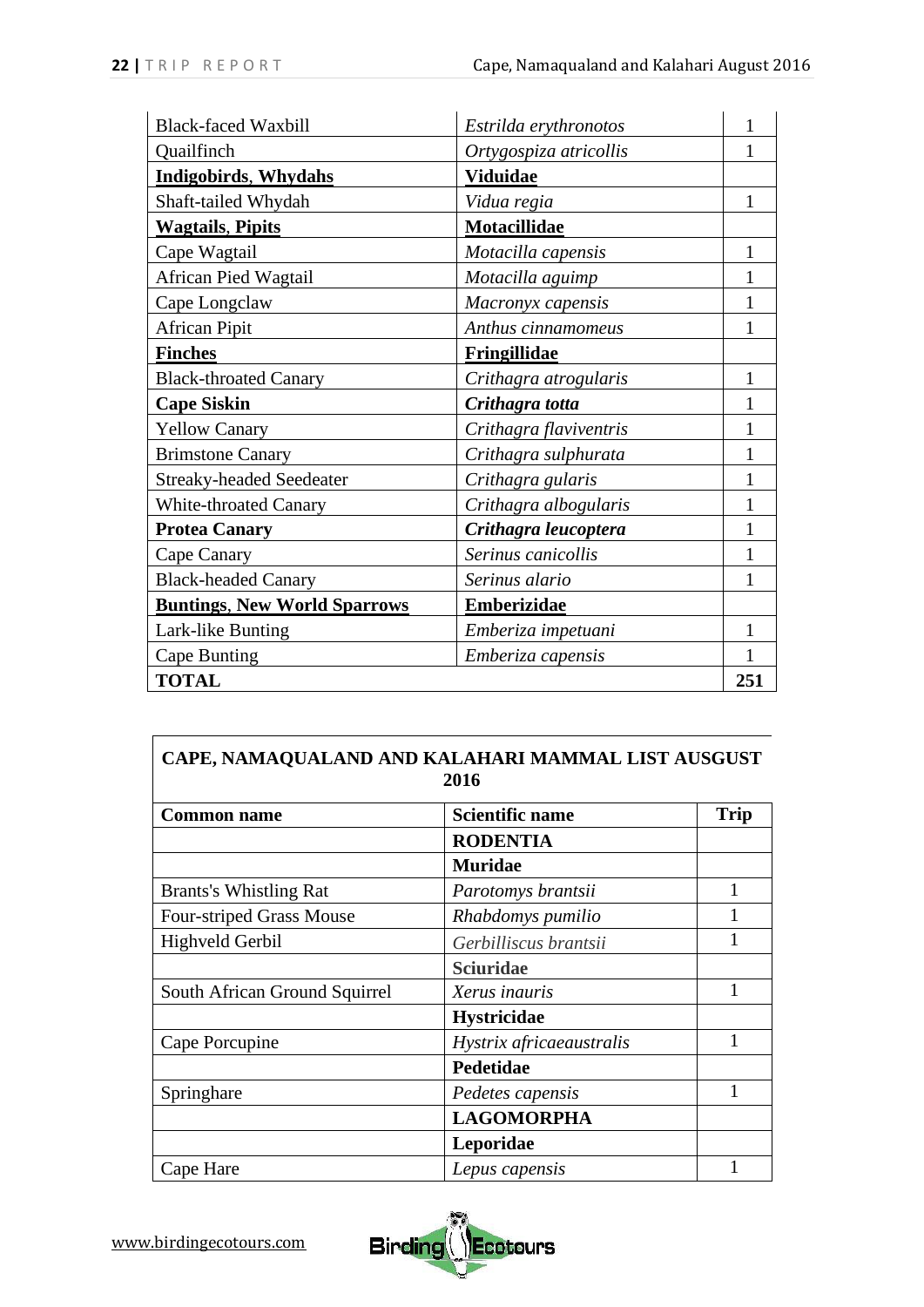| Scrub Hare                 | Lepus saxatilis              | 1            |
|----------------------------|------------------------------|--------------|
|                            | <b>HYRACOIDEA</b>            |              |
|                            | Procaviidae                  |              |
| Rock Hyrax                 | Procavia capensis            | $\mathbf{1}$ |
|                            | <b>PERISSODACTYLA</b>        |              |
|                            | <b>Equidae</b>               |              |
| Cape Mountain Zebra        | Equus zebra zebra            | $\mathbf{1}$ |
| Plains Zebra               | Equus quagga                 | $\mathbf{1}$ |
|                            | <b>ARTIODACTYLA</b>          |              |
|                            | Giraffidae                   |              |
| Giraffe                    | Giraffa camelopardalis       | $\mathbf{1}$ |
|                            | <b>Suidae</b>                |              |
| Common Warthog             | Phacochoerus africanus       | 1            |
|                            | <b>Bovidae</b>               |              |
| <b>Black Wildebeest</b>    | Connochaetes gnou            | $\mathbf{1}$ |
|                            | Connochaetes taurinus        | 1            |
| <b>Blue Wildebeest</b>     | taurinus                     |              |
| <b>Common Eland</b>        | Tragelaphus oryx             | 1            |
| <b>Red Hartebeest</b>      | Alcelaphus buselaphus caama  | $\mathbf{1}$ |
| <b>Bontebok</b>            | Damaliscus pygargus pygargus | $\mathbf{1}$ |
| <b>Common Duiker</b>       | Sylvicapra grimmia           | 1            |
| Springbok                  | Antidorcas marsupialis       | 1            |
| Klipspringer               | Oreotragus oreotragus        | $\mathbf{1}$ |
| Steenbok                   | Raphicerus campestris        | $\mathbf{1}$ |
| Grey Rhebok                | Pelea capreolus              | 1            |
| Gemsbok                    | Oryx gazella                 | $\mathbf{1}$ |
|                            | <b>CARNIVORA</b>             |              |
|                            | Hyaenidae                    |              |
| Aardwolf                   | Proteles cristata            | 1            |
|                            | Felidae                      |              |
| Cheetah                    | Acinonyx jubatus             | $\mathbf{1}$ |
| Lion                       | Panthera leo                 | 1            |
| African Wildcat            | Felis silvestris lybica      | 1            |
| <b>Black-footed Cat</b>    | Felis nigripes               | 1            |
|                            | Canidae                      |              |
| <b>Bat-eared Fox</b>       | Otocyon megalotis            | $\mathbf{1}$ |
| Cape Fox                   | Vulpes chama                 | 1            |
| <b>Black-backed Jackal</b> | Canis mesomelas              | $\mathbf{1}$ |
|                            | <b>Mustelidae</b>            |              |
| Zorilla                    | Ictonyx striatus             | $\mathbf{1}$ |
|                            | Herpestidae                  |              |
| Meerkat                    | Suricata suricatta           | $\mathbf{1}$ |
| <b>Yellow Mongoose</b>     | Cynictis penicillata         | $\mathbf{1}$ |